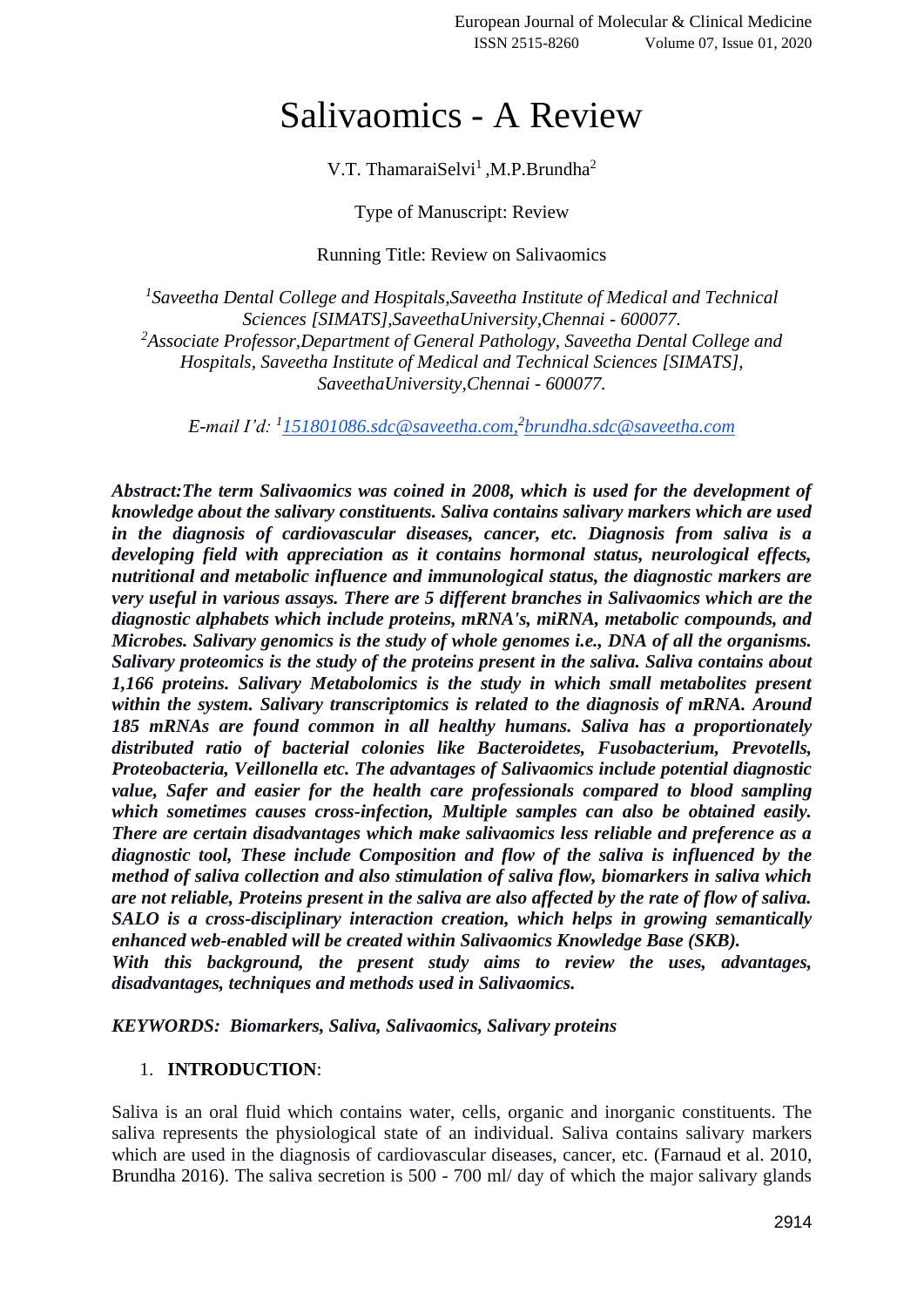contribute 90 % and minor salivary glands contribute the remaining 10 % of the total saliva [\(Streckfus and Bigler 2002\).](https://paperpile.com/c/w4nQV1/ziSJ) The functions of saliva are Cleansing action, Antibacterial activity, Buffering action, Maintenance of pH, Lubrication of the oral cavity, protection from various microbes etc (Figure -1). Diagnosis from saliva is a developing field with appreciation as it contains hormonal status, neurological effects, nutritional and metabolic influence and immunological status, the diagnostic markers are very useful in various assays, patients care [\(Contreras-Aguilar and Gómez-García 2020, Raskin et al. 2015\).](https://paperpile.com/c/w4nQV1/iZZU+bNuF)

## *Salivaomics:*

The term Salivaomics was coined in 2008, which is used for the development of knowledge about the salivary constituents. There are 5 different branches in Salivaomics which are the diagnostic alphabets which include proteins,mRNA's, miRNA, metabolic compounds, and Microbes [\(Shah 2018\)](https://paperpile.com/c/w4nQV1/Ld49) (Figure - 2).

## *Salivary Genomics:*

It is the study of whole genomes i.e., DNA of all the organisms. There is a recent advancement in genomic technology which accounts for the diagnosis and effective treatment planning of various diseases [\(Wong 2012\).](https://paperpile.com/c/w4nQV1/I0D6) Coeliac disease, a congenital disorder of the small intestine, quantitative measurement of the IgAntigliadin antibodies in the saliva is a specific and effective in the diagnosis of coeliac disease and also, the detection IgAntigliadin antibodies can be used for monitoring patients with a gluten-free diet [\(Grant 2012\)](https://paperpile.com/c/w4nQV1/M61E)[\(Brundha](https://paperpile.com/c/w4nQV1/xWmL)  [2015\).](https://paperpile.com/c/w4nQV1/xWmL)

# *Salivary Proteomics:*

Salivary proteomics is the study of the proteins present in the saliva. It can also be used as a tool for studying oral health and also the pathogen of the disease. Saliva contains about 1,166 proteins, most of the proteins are secreted by the acinar cells of the salivary glan[d\(Helmerhorst and Oppenheim 2007, Timothy, Samyuktha, and Brundha 2019\)](https://paperpile.com/c/w4nQV1/eujG+zkGc) . The laboratory techniques employed during the diagnosis includes one (or) two-dimensional PolyAcrylamide Gel Electrophoresis (PAGE), Mass spectroscopy, Lectin Probe Analysis and Immunoassays. The protein content in the saliva is only about 30 % present in the circulating blood. Some of the diagnostic salivary proteins include Cystatin, Hystatin, Lactoferrin, α amylase, albumin, Ig A, Statherin, Proline-rich proteins, Mucin, Lysosomes accounts to about 98% of the total salivary proteins [\(Wong 2006\).](https://paperpile.com/c/w4nQV1/YvC5) In Candidiasis, Candida's Mannan antigen in the oral cavity is a sensitive biomarker along with IgA or IgG antibodies. In Periodontitis condition there is a fall in the salivary proteins which is an indication of Periodontal inflammation, MMP - 8 and MMP - 9 are elevated in chronic periodontitis. Along with MMP's Osteointegrin is also elevated in the presence of Red complex anaerobic pathogens [\(Mitulović 2019\).](https://paperpile.com/c/w4nQV1/7clH)

## *Salivary Metabolomics:*

In recent times, metabolomics gained popularity and importance in the life sciences. Metabolomics is the study in which small metabolites present within the system. The metabolites may be exogenous or endogenous, including lipid, amino acid, Peptide, Nucleic acid, organic acid, carbohydrates etc., are some of the tools used in diagnosis. Taurine and Piperidine act as diagnostic biomarkers in Oral cancer [\(V, Jha, and B 2016, Mittal et al.](https://paperpile.com/c/w4nQV1/64ya+pJlk)  [2011\).](https://paperpile.com/c/w4nQV1/64ya+pJlk)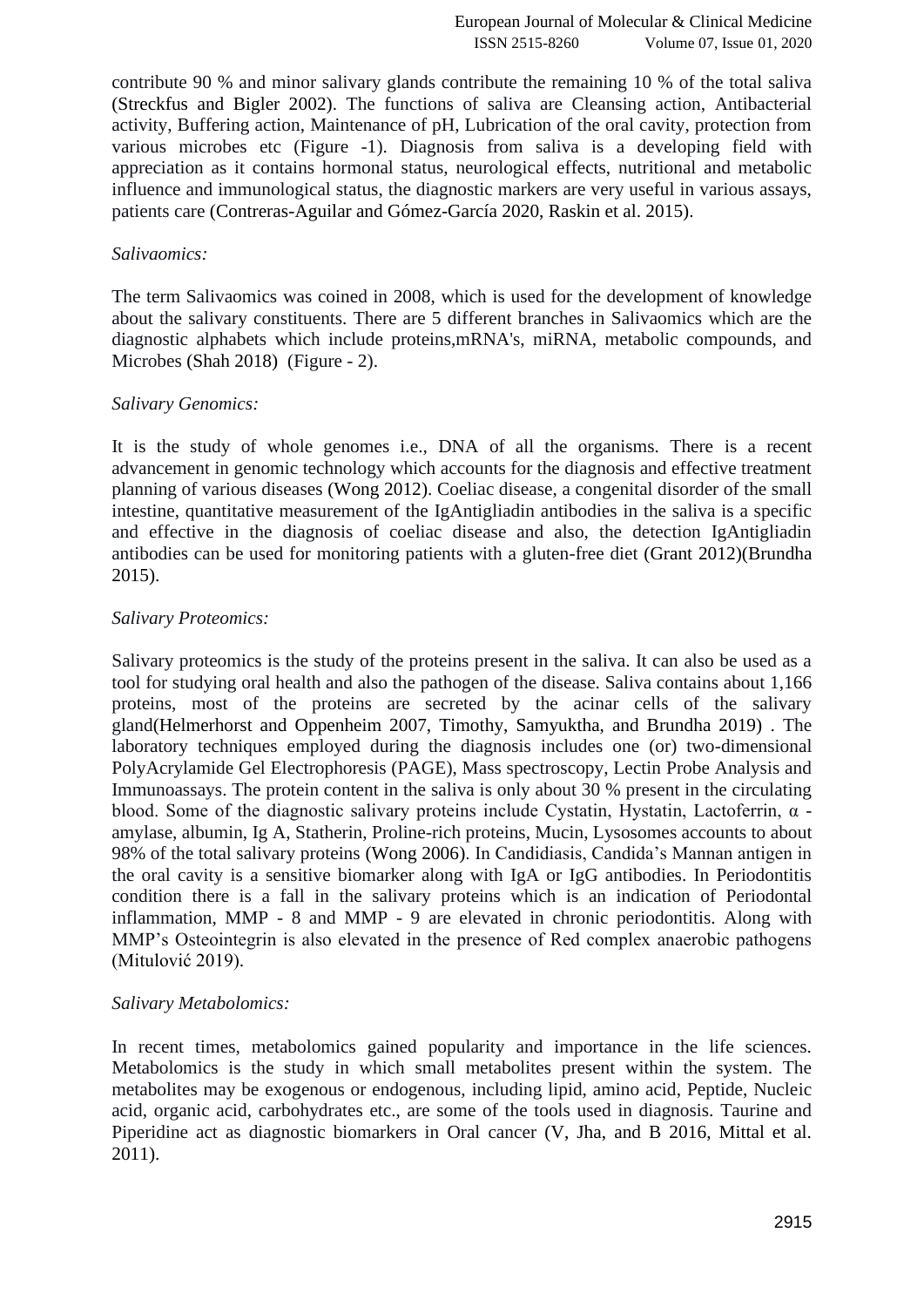# *Salivary Transcriptomics:*

It is related to the diagnosis of mRNA. The salivary mRNA's are detected by high-density oligonucleotide microarray and there are more than 3000 mRNAs are detected supernatantly. Around 185 mRNAs are found common in all healthy humans, any alteration in the ratio is an indication of diseased state and also helpful in their detection. The miRNA's detected in Oral Squamous Cell Carcinoma is regulated epigenetically by Methylation of DNA [\(Miller et](https://paperpile.com/c/w4nQV1/eZOy)  [al. 2010\).](https://paperpile.com/c/w4nQV1/eZOy)

# *Salivary Microbiome:*

Saliva has a proportionately distributed ratio of bacterial colonies like Bacteroidetes, Fusobacterium, Prevotells, Proteobacteria, Veillonella etc., Each individual will harbour around 75 - 100 species of bacteria [\(Belibasakis et al. 2019\).](https://paperpile.com/c/w4nQV1/tSCC) The alterations in the microbiome ratio are used in the diagnosis of diseases like Sjögren's syndrome, Diabetes, Oral Squamous Cell Carcinoma, Periodontal diseases. This can be detected by using Laboratory techniques like Gene chip array and PCR ( Polymerase Chain Reaction) [\(Thankappan and Sherin 2017\).](https://paperpile.com/c/w4nQV1/hXS1)

The knowledge about the various biomarkers, enzymes present in the saliva is of utmost importance because of its potential diagnostic value and will also be a promising diagnostic tool in future. With this background, the present study aims to review the uses, advantages, disadvantages, techniques and methods used in Salivaomics.

This study included around 35 - 40 articles from various search engines like Google Scholar, PubMed, MeSH core, Cochrane, bioRxiv, MedRxiv for data collection. The articles included in the study were between the period of 2000 - 2020, however, few articles were collected before the period because of the unavailability of articles in the specified period. The articles were collected using keywords like saliva, Salivaomics, Salivary protein, Biomarkers etc.

After the collection of relevant articles quality analysis was performed using Health Evidence - Quality assessment tool ( Table 2) [\(](https://paperpile.com/c/w4nQV1/cyHA)*Health Evidence - [Quality Assessment Tool](https://paperpile.com/c/w4nQV1/cyHA)*[2016\)](https://paperpile.com/c/w4nQV1/cyHA) .

## *Saliva and it's Sample Collection*

Saliva samples are used in the diagnosis of various systemic and orodental diseases. The samples which can be used for diagnosis in the oral cavity include Gingival Crevicular Fluid, Saliva, oral cavity swabbing. The saliva can be of two types as Stimulated or Whole saliva and Unstimulated or Resting Saliva. Unstimulated salivary is usually preferred in the diagnostic point of view since it is present in the oral cavity throughout and also contains the biomarkers, protein etc, also has more diagnostic value. In contrast, it is very hard to identify and isolate the biomarkers from the stimulated saliva and it is too dilute [\(Sindhu and](https://paperpile.com/c/w4nQV1/mRtQ)  [Jagannathan 2014\).](https://paperpile.com/c/w4nQV1/mRtQ)

## *Different Methods Of Saliva Collection:*

The different methods of saliva collection includes (1) Draining Method - In this method, the subject is asked to sit with his/her head in a bent position, which makes the saliva drool gradually and it is collected using tubes. It is more reliable since it is not stimulated [\(Bellagambi et al. 2020\)](https://paperpile.com/c/w4nQV1/cZzw) . (2)Spitting Method - The subject is asked to collect the saliva within the oral cavity first and is asked to spit it out forcefully in the sample collecting tube.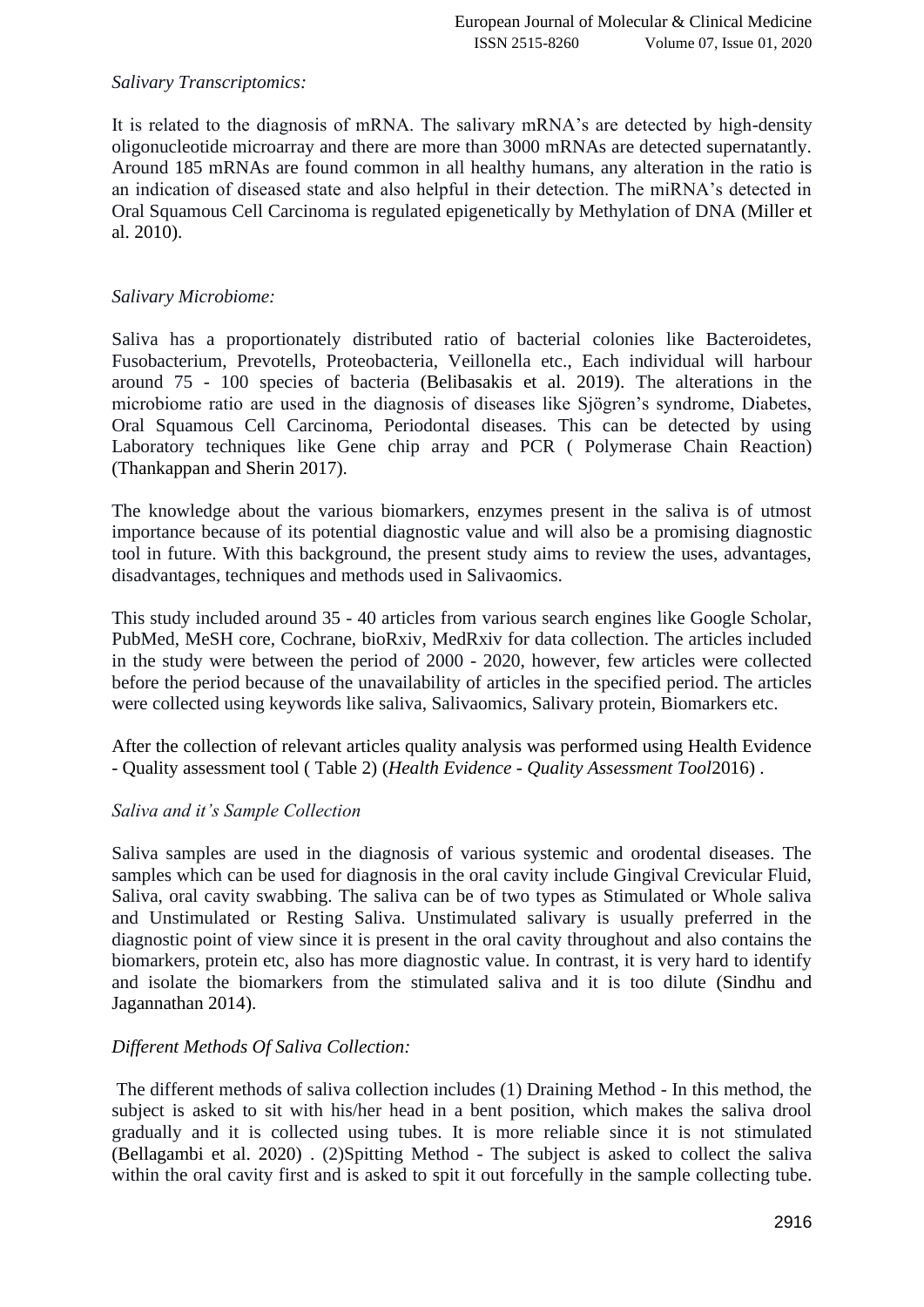It has a stimulatory effect on the saliva. It is also used for estimating the flow of the saliva [\(Topkas et al. 2012\).](https://paperpile.com/c/w4nQV1/anXK) (3)Suction Method - The saliva from the oral cavity is aspirated using a micropipette. Aspirator, saliva ejectors or syringe form the subject [\(Donzella et al. 2008\).](https://paperpile.com/c/w4nQV1/3bnT) (4)Swabbing Method - In this method saliva is swabbed from the subject by using a cotton swab or absorbent pad, is rolled in the saliva present in the oral cavity and it is preserved and analyzed. When the absorbent pad is used the subject is asked to chew the absorbent pad and spit the pad in the tube. It can be used in patients from whom the saliva cannot be collected by using the passive drooling technique. It is less reliable but it can be used for monitoring the drug, hormone, steroid levels in the saliva [\(Durdiaková et al. 2012\).](https://paperpile.com/c/w4nQV1/X2kP)

## *Commercially Available Saliva Collectors:*

Oragene Is a commonly used technique for saliva collection wherein it also contains the buffering solutions that can be used for protection of saliva samples until the diagnosis of the sample. Sialgene is an alternative method where the saliva is collected by spit in cup technique [\(Lenander-Lumikari et al. 2008\).](https://paperpile.com/c/w4nQV1/5YPF) After the sample is collected in the container it is covered using a plunger, because of this action buffer solutions are released which protects the samples. Oracol is an absorbent pad saliva collection method, which helps in effective diagnosis of HIV, Measles, Hepatitis. Verofy is a method where immunochromatographic sticks are used for producing immediate results [\(Wiwanitkit 2013\).](https://paperpile.com/c/w4nQV1/7IVG)

# *Processing Of The Sample:*

The sample is placed over Ice soon after sample collection which prevents the degradation of the proteins present in the saliva. There are different equipment and devices available for processing and storage of saliva Laboratory Vortex mixer, Refrigerated centrifuged, cryotubes can be used for withstanding a temperature of about -80 degree [C\(Anthonappa,](https://paperpile.com/c/w4nQV1/cznF)  [King, and Rabie 2013\)](https://paperpile.com/c/w4nQV1/cznF) .

Saliva samples are centrifuged for removing the cellular debris which is present in the supernatant layer and is stored for about an hour in ambient room temperature. Quantitative diagnosis is by Assessing the proteins and DNA in the saliva in PCR and electrophoresis methods [\(Speicher et al. 2015\).](https://paperpile.com/c/w4nQV1/lotD) The saliva samples can be stored at - 20 degrees C for the prevention of bacterial growth. Saliva BioSwab is a commercially available method where the saliva is stored in a cryovial at - 80 degree C for a period up to 6 months in the freezer [\(Chiappin et al. 2007\).](https://paperpile.com/c/w4nQV1/cAu3)

## *Analytics From Saliva:*

The biomarkers, proteins and various other diagnostic tools are estimated by various methods like Shotgun proteomics, Surface immobilised optical protein sensor, Matrix-Assisted Laser Desorption - Mass Spectroscopy (MALDI - MS), Reverse Transcriptase Quantitative-Polymerase Chain Reaction (RT- qPCR), Invitro translation, Construction of Salivary cDNA library etc. The biomarkers present in the saliva are elevated in various conditions of systemic diseases and Orodental diseases [\(Kaczor-Urbanowicz 2019\).](https://paperpile.com/c/w4nQV1/ityc) The different biomarkers in saliva are illustrated in figure 3 (Figure - 3).

## *BiomarkersIn Cardiovascular Disease:*

C- reactive protein (CRP) Is non-specific biomarker which is increased in various conditions like periodontal disease, Myocardial infarction etc. in myocardial infarction the biomarkers like CRP, myeloperoxidase, myoglobin are increased when compared to healthy individuals.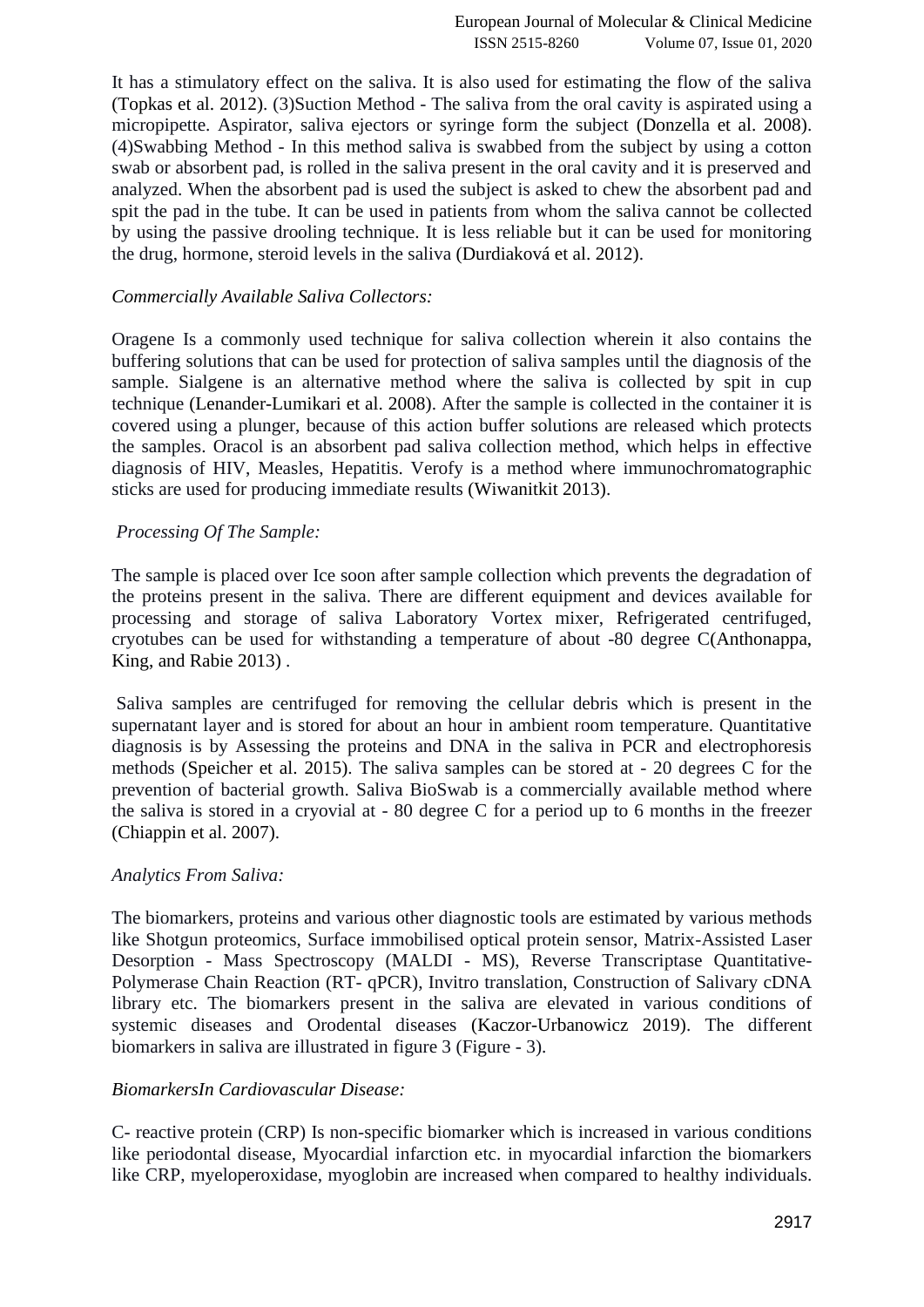Increase in lysozyme Level in the saliva is indicative of orodental diseases and hyperglycemia which is associated with hypertension and early stages of cardiovascular diseases [\(Floriano et al. 2009\).](https://paperpile.com/c/w4nQV1/n4iv)

# *Salivary Biomarkers In Renal Disease:*

The biomarkers associated with renal diseases include cortisol, pH, amylase, uric acid, Sodium, Chloride and lactoferrin which are present in saliva. Salivary phosphate level is a biomarker for the diagnosis of Hyperphosphatemi[a\(Savica et al. 2007, Kumar, Ashok Kumar,](https://paperpile.com/c/w4nQV1/hPbC+tgZH)  [and Brundha 2016\).](https://paperpile.com/c/w4nQV1/hPbC+tgZH) The salivary phosphate acts as a more sensitive biomarker when compared to serum phosphate in the diagnosis of Hyperphosphatemia and chronic renal disease. The level of creatinine in the serum and the Glomerular Filtration when correlated with the level of phosphate in saliva a positive association was seen, new therapeutic strategies like binding excessive phosphate in the saliva to the receptors in hyperphosphatemia conditions help in reducing the levels of phosphate [\(Nagler 2008,](https://paperpile.com/c/w4nQV1/eVwh+xlvo)  [Nandakumar, Nandakumar, and Gheena 2016\).](https://paperpile.com/c/w4nQV1/eVwh+xlvo)

## *Salivary Biomarkers In Systemic Diseases:*

Cystic Fibrosis is an autosomal recessive inherited disease, it affects mainly the lungs but it also affects the pancreas, kidney, liver and also intestine [\(Shenoy and Brundha 2016\).](https://paperpile.com/c/w4nQV1/LnAd) There is an elevation of Prostaglandin E2, Elevation of Lipids, Electrolytes, Total protein from the SubMandibular salivary gland. Cystic fibrosis In children there is also the elevation of Calcium and Phosphate levels [\(Streckfus et al. 2000, Prashaanthi and Brundha 2018\)](https://paperpile.com/c/w4nQV1/IAvS+C6eL) . In Breast cancer, there is a mutation in p53 and elevation in CA 15 - 3 and oncogene C-erB2 [\(Balaji, Brundha, and Path 2016, Kalaiselvi and Brundha 2016\).](https://paperpile.com/c/w4nQV1/kmz7+gYEM) In the ovarian tumour, there is a decrease in DMBT 1 biomarker and an increase in a C125 tumour marker in the saliva [\(Chen, Schwartz, and Li 1990\).](https://paperpile.com/c/w4nQV1/bM9m)

Diabetes is the most common metabolic disorder around the world, is of two types as Type 1 and Type 2 of which is type 2 is more common [\(Preethikaa and Brundha 2018\).](https://paperpile.com/c/w4nQV1/UAZR) In a study by Rao et al., compared the saliva of Type 2 diabetic individuals and Healthy subjects, concluded that around 65 proteins were increased by two times in diabetic individuals [\(Rao et](https://paperpile.com/c/w4nQV1/tisc)  [al. 2009\).](https://paperpile.com/c/w4nQV1/tisc) However further studies can be conducted to identify the unique salivary biomarker in Diabetes. But in Type 1 diabetes when the exhaled Methyl Nitrate has estimated it gives an approximation of the blood glucose level, which may be due to increased oxidation reactions because of the interaction between superoxide dismutase and nitric oxide. Strauss et al.,proposed that the Gingival crevicular blood can be used for estimating the blood glucose level and compared with blood glucose level, demonstrated a positive correlation between the two methods [\(Novak et al. 2007\).](https://paperpile.com/c/w4nQV1/nGHE)

## *Salivary Biomarkers In Oral And Squamous Cell Carcinoma (OSCC):*

OSCC is a common malignant tumour of the oral cavity and it is also ranked in the top 10 cancers around the globe [\(Padmaharish 2016\).](https://paperpile.com/c/w4nQV1/0j1h) The biomarkers in OSCC include oncogenes ( C-myc, C-Fos, C-Jun), Cytokines (TGF - Beta, IL - 8, IL - 1 Beta), Extracellular Matrix Degrading Protease (MMP - 1, MMP - 2, MMP - 9), Hypoxia Markers ( HIF - Alpha, CA - 9), Epithelial Tumour Factors (CYFRA 21 - 1), Cytokeratin (CK 13, 14, 16), Micro RNA Molecules, Hypomethylation of cancer-related genes (p16, DAP - K) [\(Mp, Brundha, and](https://paperpile.com/c/w4nQV1/yldd+I33Q)  [Nallaswamy 2019, Nandakumar and Savitha 2015\).](https://paperpile.com/c/w4nQV1/yldd+I33Q) In a study conducted by Hu S et al., it was reported that there is a decrease in miR - 125 a - miR - 200 a biomarker. These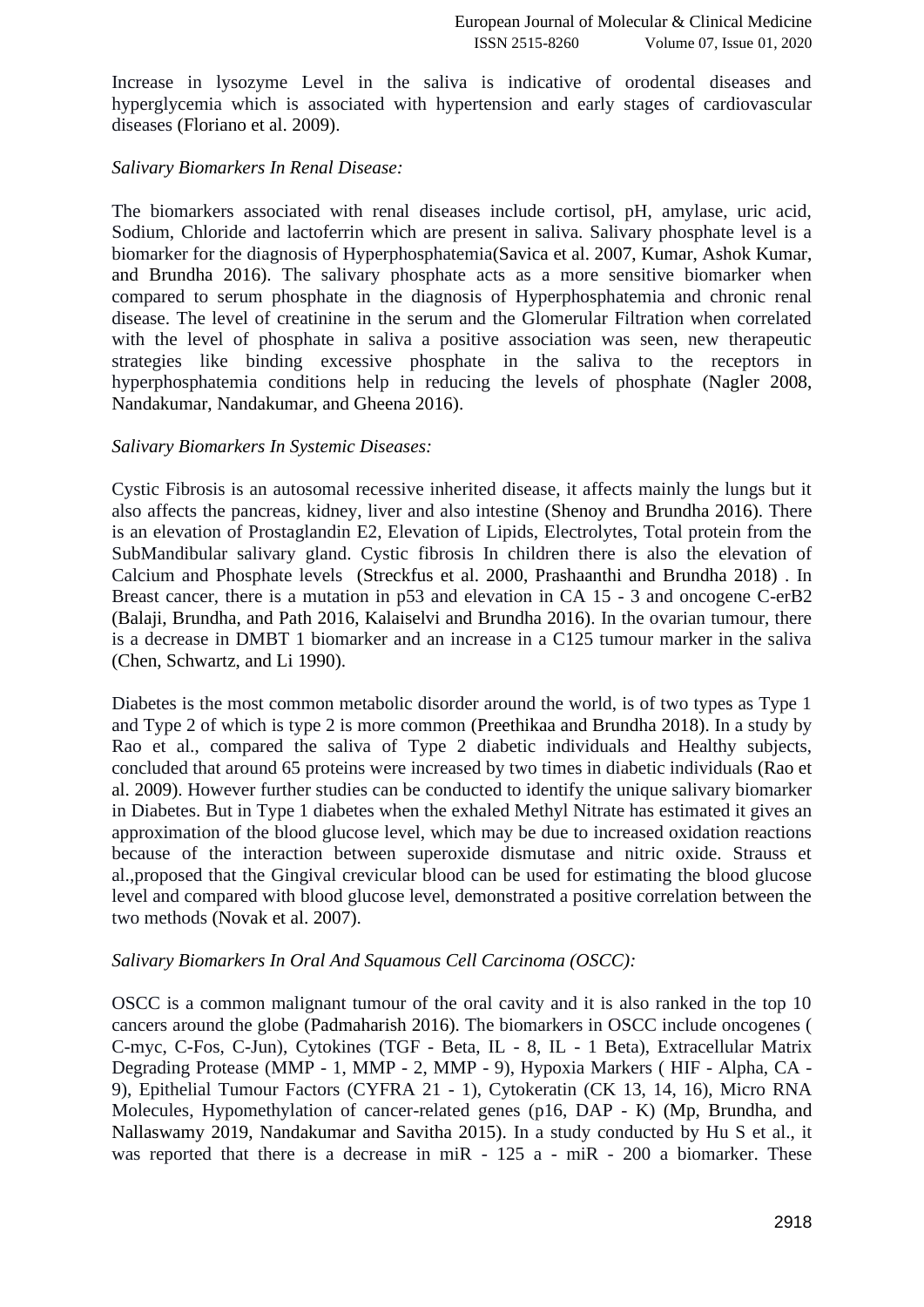biomarkers have to be defined more clearly in further studies which are conducted [\(Hu et al.](https://paperpile.com/c/w4nQV1/KqZa+NXgn)  [2008, Brundha, Pathmashri, and Sundari 2019\).](https://paperpile.com/c/w4nQV1/KqZa+NXgn)

## *Salivary Biomarkers In Dental Diseases:*

Oral Lichen Planus (OLP) is a chronic inflammatory disease of the oral mucosa. By the Proteomic approach of Salivaomics, three biomarkers are identified by two-dimensional Gel Electrophoresis followed by Mass Spectroscopy [\(Shreya and Brundha 2017\).](https://paperpile.com/c/w4nQV1/Xl9w) The biomarkers include Cystatin SA, Chain C of the complement system and Chain B found in D - fragment of fibrinogen. Here, Cystatin SA is decreased whereas Chain C of the complement system and Chain B found in D -a fragment of fibrinogen are increased. Many studies also suggest that cortisol level in saliva also acts as a biomarker [\(Rudney, Staikov, and Johnson 2009\).](https://paperpile.com/c/w4nQV1/JRjA) Candida albicans is a normal microflora of the human oral cavity when there is an imbalance or disturbance like poor oral hygiene, usage of antibiotics for a longer period of time, usage of prostheses, nutritional deficiency etc will lead to alterations in the oral microbiome ratio and it leads to Candidiasis. The detection of Candida's Mannan antigen for the saliva using ELISA kit helps in the detection of candidiasis. However, saliva is used for detecting the disease and is not employed directly but clinical reports suggest the usage of saliva for the detection of the disease [\(Kurita et al. 2009, Hannah et al. 2019\).](https://paperpile.com/c/w4nQV1/g9vh+eY2u)

Human Papilloma Virus (HPV) is associated with Oral Warts and Oral Cancer. HPV antibodies are detected in the saliva by PCR amplification when compared with the levels in the serum was the same [\(Harsha and Brundha 2017\).](https://paperpile.com/c/w4nQV1/pTq2) And it is proved to yield positive results in the diagnosis however further to prove the efficacy as an alternative method for diagnosis. Salivary based diagnosis yielded positive consistent results to other viruses like Epstein–Barr Virus, Herpes Simplex Virus 1 and also Human Herpes Virus -8, where the viral load in blood and saliva were proved to be the same [\(Cameron et al. 2003, Sareen et al. 2018\).](https://paperpile.com/c/w4nQV1/okLG+ipE4)

Salivary Macrophage Inflammatory Protein - 1α, MMP - 8, IL - 1β, IL -6, Prostaglandin E2 (PG E2), TNF -  $\alpha$  are increased in Periodontitis and Gingivitis. When Gingival Crevicular fluid is used as a specimen and tested by ELISA confirmed the presence of specific biomarkers of the host like RANKL and Cathepsin, both the biomarkers are present during resorption by the osteoclasts [\(Agarwal and Lakshmi 2014, Thirumalaisamy and Gajendran](https://paperpile.com/c/w4nQV1/EWyz+bSdF)  [2018\).](https://paperpile.com/c/w4nQV1/EWyz+bSdF) The best biomarkers in dental caries are Statherin and Cystatin especially increased during Occlusal caries [\(Denny 2009\).](https://paperpile.com/c/w4nQV1/LZdU)

## *Advantages OfSalivaomics:*

Saliva based diagnosis has potential advantages when compared to other diagnostic methods and tools which includes. It has potential diagnostic value, Safer and easier for the health care professionals compared to blood sampling which sometimes causes cross-infection [\(Ravichandran and Brundha 2016\),](https://paperpile.com/c/w4nQV1/hRGa) Multiple samples can also be obtained easily, Noninvasive procedure, Inexpensive, More economical in sample collection [\(Devi 2014\),](https://paperpile.com/c/w4nQV1/F3RP) transport and storage, Minimal risk of cross-infection, Manipulation is less during diagnostics, Saliva does not clot unlike blood [\(Koneru and Tanikonda 2014\).](https://paperpile.com/c/w4nQV1/kxKI)

## *Disadvantages OfSalivaomics:*

Despite this number of advantages of salivaomics, there are certain disadvantages which makessalivaomics less reliable and preference as a diagnostic tool. These disadvantages include Certain biomarkers in saliva which are not reliable, Proteins present in the saliva are also affected by the rate of flow of saliva, Changes in the flow of saliva can be seen between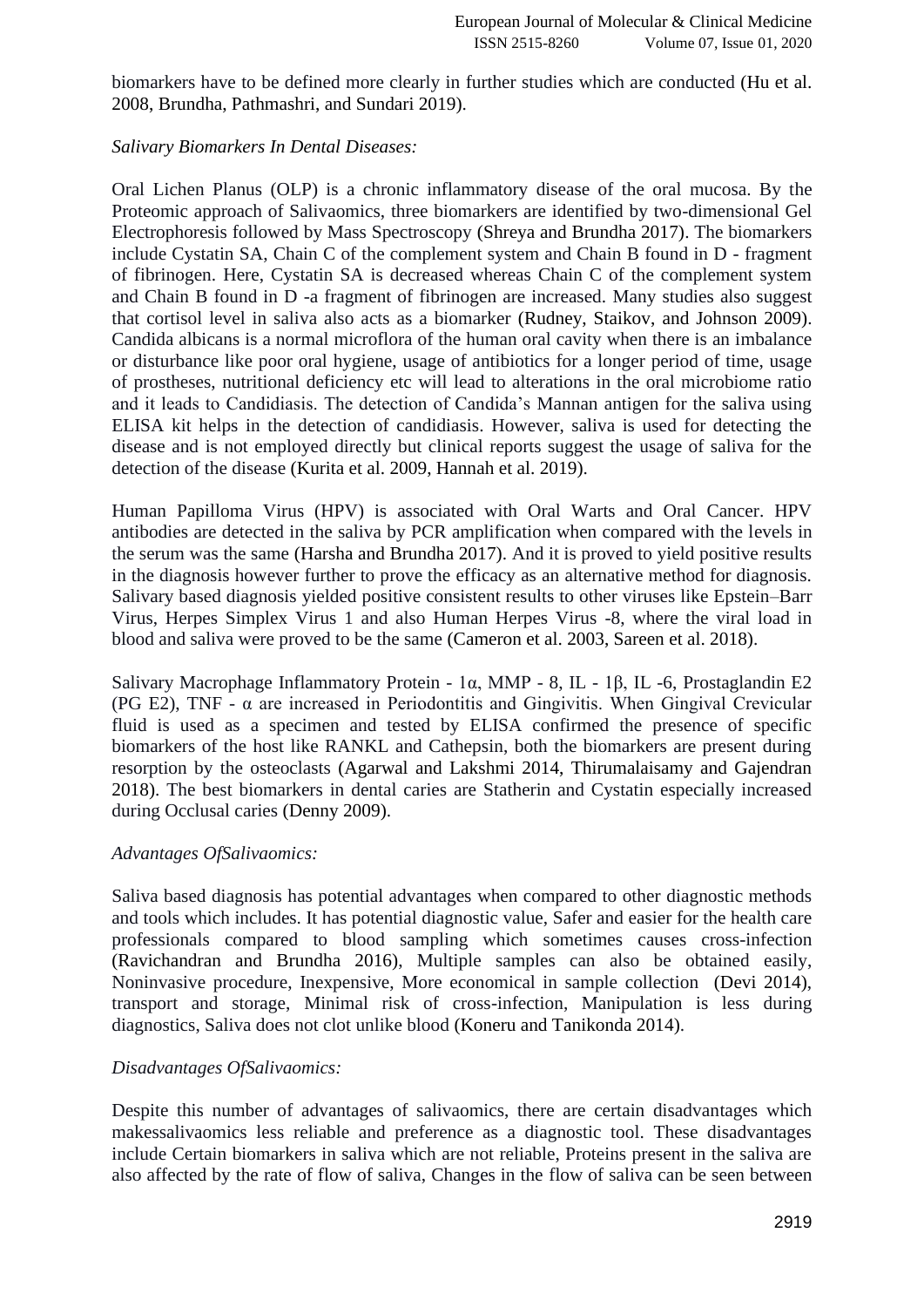individuals and also in different conditions, certain serum biomarkers cannot reach its way to whole saliva, Composition and flow of the saliva are influenced by the method of saliva collection and also stimulation of saliva flow, the proteolytic enzymes present saliva are derived from the host as well the microbes in the host which also affects the stability of certain biomarkers [\(Madalli 2013, Malathi et al. 2016\).](https://paperpile.com/c/w4nQV1/i9Wk+bWjJ)

## *Saliva Ontology (SALO):*

SALO is a cross-disciplinary interaction creation, which helps in growing semantically enhanced web-enabled will be created within Salivaomics Knowledge Base (SKB). SALO is a web-based public domain source which helps in gaining better knowledge. Each term provided in ontology has its definition, Source from PubMed, reference annotations in SKB and also databases. SALO associated software tools include Open Biomedical Ontologies (OPB), Foundary, OBO Ontologies includes GO, PRO, CHEBI [\(Ai, Smith, and David 2010,](https://paperpile.com/c/w4nQV1/3tgA+7yIY)  [Humphreys 2019\).](https://paperpile.com/c/w4nQV1/3tgA+7yIY)

# *Future Perspective:*

Despite all disadvantages, Salivaomics will be a future diagnostic tool for its advantages. The disadvantages in Saliva based diagnosis can be rectified in future studies and further biomarkers in various other diseases can also be identified. It can also be used for the early diagnosis of diseases.

# **2. CONCLUSION:**

Saliva is one of the better diagnostic tool options, for its advantageous options like easy to collect, store, contains different biomarkers etc, And the best alternative for blood. The utility of saliva-based diagnosis is successfully demonstrated in various studies for the diagnosis of various systemic and non-systemic diseases. Despite the propitious approach in the tool of Salivaomics is to be explored further and identify and isolate the different biomarkers in various diseases, help in early diagnosis and effective treatment planning. However, as with every new technology or invention, there will be flaws in the processing which has to be considered before they are widely used in clinical settings. Further Salivaomics is a promising future diagnostic tool.

## **AUTHOR CONTRIBUTION:**

V.T.ThamaraiSelvi contributed to data acquisition and drafting of manuscripts.

Dr.M.P.Brundha contributed to the design, editing, critical revision and proofreading of the manuscript.

# **CONFLICT OF INTEREST:**

The authors declare no Conflict of interest.

## **3. REFERENCES:**

- [1] [Agarwal, R. and Lakshmi, T. \(2014\) 'Salivary Enzymes as Biomarkers for](http://paperpile.com/b/w4nQV1/EWyz)  [Periodontitis--An Update'.](http://paperpile.com/b/w4nQV1/EWyz) *[Research Journal of Pharmacy and Technology](http://paperpile.com/b/w4nQV1/EWyz)* [7 \(1\), 98–](http://paperpile.com/b/w4nQV1/EWyz) [100](http://paperpile.com/b/w4nQV1/EWyz)
- [2] [Ai, J., Smith, B., and David, W.T. \(2010\) 'Saliva Ontology: An Ontology-Based](http://paperpile.com/b/w4nQV1/3tgA)  [Framework for a Salivaomics Knowledge Base'. in](http://paperpile.com/b/w4nQV1/3tgA) *[BMC Bioinformatics](http://paperpile.com/b/w4nQV1/3tgA)* [\[online\] vol.](http://paperpile.com/b/w4nQV1/3tgA)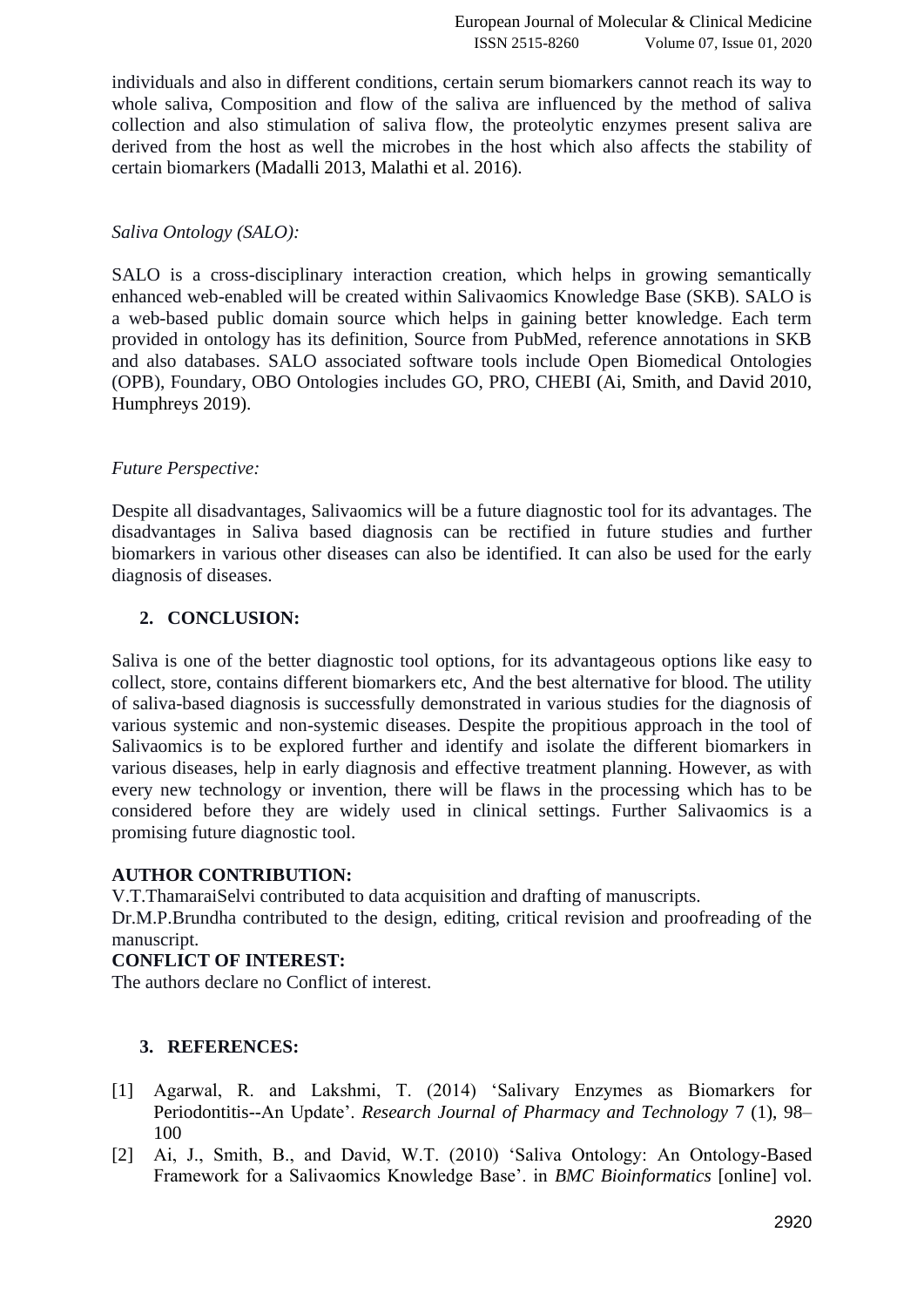[11 \(1\). 302. available from <](http://paperpile.com/b/w4nQV1/3tgA)<http://dx.doi.org/10.1186/1471-2105-11-302>[>](http://paperpile.com/b/w4nQV1/3tgA)

- [3] [Anthonappa, R.P., King, N.M., and Rabie, A.B.M. \(2013\) 'Evaluation of the Long-](http://paperpile.com/b/w4nQV1/cznF)[Term Storage Stability of Saliva as a Source of Human DNA'.](http://paperpile.com/b/w4nQV1/cznF) *[Clinical Oral](http://paperpile.com/b/w4nQV1/cznF)  [Investigations](http://paperpile.com/b/w4nQV1/cznF)* [17 \(7\), 1719–1725](http://paperpile.com/b/w4nQV1/cznF)
- [4] [Balaji, S., Brundha, M.P., and Path, D.N.B. \(2016\) 'Awareness of About Breast Cancer](http://paperpile.com/b/w4nQV1/kmz7)  [among Dental Surgeons'.](http://paperpile.com/b/w4nQV1/kmz7) *[Research Journal of Pharmaceutical, Biological and](http://paperpile.com/b/w4nQV1/kmz7)  [Chemical Sciences](http://paperpile.com/b/w4nQV1/kmz7)* [8 \(8\), 797](http://paperpile.com/b/w4nQV1/kmz7)
- [5] [Belibasakis, G.N., Bostanci, N., Marsh, P.D., and Zaura, E. \(2019\) 'Applications of the](http://paperpile.com/b/w4nQV1/tSCC)  [Oral Microbiome in Personalized Dentistry'.](http://paperpile.com/b/w4nQV1/tSCC) *[Archives of Oral Biology](http://paperpile.com/b/w4nQV1/tSCC)* [104, 7–12](http://paperpile.com/b/w4nQV1/tSCC)
- [6] [Bellagambi, F.G., Lomonaco, T., Salvo, P., Vivaldi, F., Hangouët, M., Ghimenti, S.,](http://paperpile.com/b/w4nQV1/cZzw)  [Biagini, D., Di Francesco, F., Fuoco, R., and Errachid, A. \(2020\) 'Saliva Sampling:](http://paperpile.com/b/w4nQV1/cZzw)  [Methods and Devices. An Overview'. in](http://paperpile.com/b/w4nQV1/cZzw) *[TrAC Trends in Analytical Chemistry](http://paperpile.com/b/w4nQV1/cZzw)* [\[online\]](http://paperpile.com/b/w4nQV1/cZzw)  [vol. 124. 115781. available from <](http://paperpile.com/b/w4nQV1/cZzw)<http://dx.doi.org/10.1016/j.trac.2019.115781>[>](http://paperpile.com/b/w4nQV1/cZzw)
- [7] [Brundha, M.P. \(2015\) 'A Comparative Study-The Role of Skin and Nerve Biopsy in](http://paperpile.com/b/w4nQV1/xWmL)  [Hansen's Disease'.](http://paperpile.com/b/w4nQV1/xWmL) *[Research Journal of Pharmaceutical, Biological and Chemical](http://paperpile.com/b/w4nQV1/xWmL)  [Sciences](http://paperpile.com/b/w4nQV1/xWmL)* [7 \(10\), 837](http://paperpile.com/b/w4nQV1/xWmL)
- [8] [Brundha, M.P. \(2016\) 'Awareness of Stye'.](http://paperpile.com/b/w4nQV1/cY9M) *[International Journal of Pharmaceutical](http://paperpile.com/b/w4nQV1/cY9M)  [Sciences Review and Research](http://paperpile.com/b/w4nQV1/cY9M)* [40 \(1\), 30–32](http://paperpile.com/b/w4nQV1/cY9M)
- [9] [Brundha, M.P., Pathmashri, V.P., and Sundari, S. \(2019\) 'Quantitative Changes of Red](http://paperpile.com/b/w4nQV1/NXgn)  [Blood Cells in Cancer Patients under Palliative Radiotherapy-A Retrospective Study'.](http://paperpile.com/b/w4nQV1/NXgn)  [in](http://paperpile.com/b/w4nQV1/NXgn) *[Research Journal of Pharmacy and Technology](http://paperpile.com/b/w4nQV1/NXgn)* [\[online\] vol. 12 \(2\). 687. available](http://paperpile.com/b/w4nQV1/NXgn)  [from <](http://paperpile.com/b/w4nQV1/NXgn)<http://dx.doi.org/10.5958/0974-360x.2019.00122.7>[>](http://paperpile.com/b/w4nQV1/NXgn)
- [10] [Cameron, J.E., Snowhite, I.V., Chaturvedi, A.K., and Hagensee, M.E. \(2003\) 'Human](http://paperpile.com/b/w4nQV1/okLG)  [Papillomavirus-Specific Antibody Status in Oral Fluids Modestly Reflects Serum Status](http://paperpile.com/b/w4nQV1/okLG)  [in Human Immunodeficiency Virus-Positive Individuals'. in](http://paperpile.com/b/w4nQV1/okLG) *[Clinical Diagnostic](http://paperpile.com/b/w4nQV1/okLG)  [Laboratory Immunology](http://paperpile.com/b/w4nQV1/okLG)* [\[online\] vol. 10 \(3\). 431–438. available from](http://paperpile.com/b/w4nQV1/okLG)  [<](http://paperpile.com/b/w4nQV1/okLG)<http://dx.doi.org/10.1128/cdli.10.3.431-438.2003>[>](http://paperpile.com/b/w4nQV1/okLG)
- [11] Chen, D.X., Schwartz, P.E., and Li, F.Q. (1990) 'Saliva and Serum CA 125 Assays for [Detecting Malignant Ovarian Tumors'.](http://paperpile.com/b/w4nQV1/bM9m) *[Obstetrics and Gynecology](http://paperpile.com/b/w4nQV1/bM9m)* [75 \(4\), 701–704](http://paperpile.com/b/w4nQV1/bM9m)
- [12] Chiappin, S., Antonelli, G., Gatti, R., and De Palo, E.F. (2007) 'Saliva Specimen: A [New Laboratory Tool for Diagnostic and Basic Investigation'.](http://paperpile.com/b/w4nQV1/cAu3) *[ClinicaChimicaActa;](http://paperpile.com/b/w4nQV1/cAu3)  [International Journal of Clinical Chemistry](http://paperpile.com/b/w4nQV1/cAu3)* [383 \(1-2\), 30–40](http://paperpile.com/b/w4nQV1/cAu3)
- [13] Contreras-Aguilar, M.D. and Gómez-García, F. (2020) 'Salivary Glands' Anatomy and [Physiology'.](http://paperpile.com/b/w4nQV1/iZZU) *[Saliva in Health and Disease](http://paperpile.com/b/w4nQV1/iZZU)* [3–21](http://paperpile.com/b/w4nQV1/iZZU)
- [14] [Denny, P.C. \(2009\) 'A Saliva-Based Prognostic Test for Dental Caries Susceptibility'.](http://paperpile.com/b/w4nQV1/LZdU)  *[Journal of Dental Hygiene: JDH / American Dental Hygienists' Association](http://paperpile.com/b/w4nQV1/LZdU)* [83 \(4\),](http://paperpile.com/b/w4nQV1/LZdU)  [175–176](http://paperpile.com/b/w4nQV1/LZdU)
- [15] Devi, T.J. (2014) 'Saliva [A Potential Diagnostic Tool'. in](http://paperpile.com/b/w4nQV1/F3RP) *[IOSR Journal of Dental and](http://paperpile.com/b/w4nQV1/F3RP)  [Medical Sciences](http://paperpile.com/b/w4nQV1/F3RP)* [\[online\] vol. 13 \(2\). 52–57. available from](http://paperpile.com/b/w4nQV1/F3RP) [<](http://paperpile.com/b/w4nQV1/F3RP)<http://dx.doi.org/10.9790/0853-13215257>[>](http://paperpile.com/b/w4nQV1/F3RP)
- [16] Donzella, B., Talge, N.M., Smith, T.L., and Gunnar, M.R. (2008) 'To Spear or Not to [Spear: Comparison of Saliva Collection Methods'. in](http://paperpile.com/b/w4nQV1/3bnT) *[Developmental Psychobiology](http://paperpile.com/b/w4nQV1/3bnT)* [\[online\] vol. 50 \(7\). 714–717.](http://paperpile.com/b/w4nQV1/3bnT) available from [<http://dx.doi.org/10.1002/dev.20340](http://dx.doi.org/10.1002/dev.20340)[>](http://paperpile.com/b/w4nQV1/3bnT)
- [17] [Durdiaková, J., Kamodyová, N., Ostatníková, D., Vlková, B., and Celec, P. \(2012\)](http://paperpile.com/b/w4nQV1/X2kP)  ['Comparison of Different Collection Procedures and Two Methods for DNA Isolation](http://paperpile.com/b/w4nQV1/X2kP)  [from Saliva'. in](http://paperpile.com/b/w4nQV1/X2kP) *[Clinical Chemistry and Laboratory Medicine](http://paperpile.com/b/w4nQV1/X2kP)* [\[online\] vol. 50 \(4\).](http://paperpile.com/b/w4nQV1/X2kP)  [available from <](http://paperpile.com/b/w4nQV1/X2kP)<http://dx.doi.org/10.1515/cclm.2011.814>[>](http://paperpile.com/b/w4nQV1/X2kP)
- [18] Farnaud, S.J.C., Kosti, O., Getting, S.J., and Renshaw, D. (2010) 'Saliva: Physiology [and Diagnostic Potential in Health and Disease'.](http://paperpile.com/b/w4nQV1/9pcb) *[TheScientificWorldJournal](http://paperpile.com/b/w4nQV1/9pcb)* [10, 434–](http://paperpile.com/b/w4nQV1/9pcb) [456](http://paperpile.com/b/w4nQV1/9pcb)
- [19] [Floriano, P.N., Christodoulides, N., Miller, C.S., Ebersole, J.L., Spertus, J., Rose, B.G.,](http://paperpile.com/b/w4nQV1/n4iv)  [Kinane, D.F., Novak, M.J., Steinhubl, S., Acosta, S., Mohanty, S., Dharshan, P., Yeh,](http://paperpile.com/b/w4nQV1/n4iv)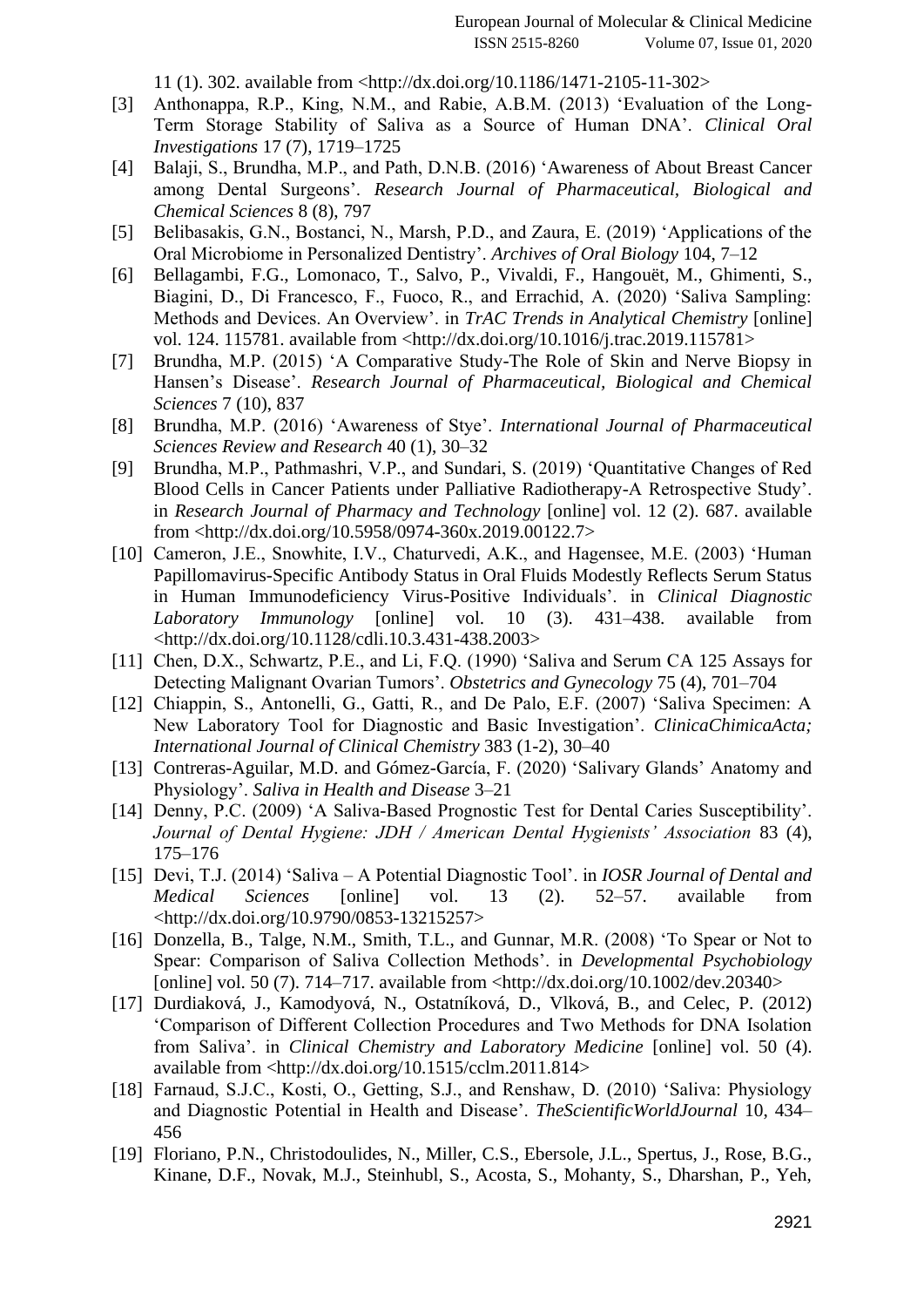[C.-K., Redding, S., Furmaga, W., and McDevitt, J.T. \(2009\) 'Use of Saliva-Based](http://paperpile.com/b/w4nQV1/n4iv)  [Nano-Biochip Tests for Acute Myocardial Infarction at the Point of Care: A Feasibility](http://paperpile.com/b/w4nQV1/n4iv)  [Study'.](http://paperpile.com/b/w4nQV1/n4iv) *[Clinical Chemistry](http://paperpile.com/b/w4nQV1/n4iv)* [55 \(8\), 1530–1538](http://paperpile.com/b/w4nQV1/n4iv)

- [20] [Grant, M.M. \(2012\) 'What Do 'Omic Technologies Have to Offer Periodontal Clinical](http://paperpile.com/b/w4nQV1/M61E)  [Practice in the Future?'](http://paperpile.com/b/w4nQV1/M61E) *[Journal of Periodontal Research](http://paperpile.com/b/w4nQV1/M61E)* [47 \(1\), 2–14](http://paperpile.com/b/w4nQV1/M61E)
- [21] [Hannah, R., Ramani, P., Brundha, M.P., Herald. J. Sherlin, Ranjith, G.,](http://paperpile.com/b/w4nQV1/eY2u)  [Ramasubramanian, A., Jayaraj, G., Don, K.R., and Archana, S. \(2019\) 'Liquid Paraffin](http://paperpile.com/b/w4nQV1/eY2u)  [as a Rehydrant for Air Dried Buccal Smear'. in](http://paperpile.com/b/w4nQV1/eY2u) *[Research Journal of Pharmacy and](http://paperpile.com/b/w4nQV1/eY2u)  [Technology](http://paperpile.com/b/w4nQV1/eY2u)* [\[online\] vol. 12 \(3\). 1197. available from <](http://paperpile.com/b/w4nQV1/eY2u)[http://dx.doi.org/10.5958/0974-](http://dx.doi.org/10.5958/0974-360x.2019.00199.9) [360x.2019.00199.9](http://dx.doi.org/10.5958/0974-360x.2019.00199.9)[>](http://paperpile.com/b/w4nQV1/eY2u)
- [22] [Harsha, L. and Brundha, M.P. \(2017\) 'Prevalence of Dental Developmental Anomalies](http://paperpile.com/b/w4nQV1/pTq2)  [among Men and Women and Its Psychological Effect in a given Population'.](http://paperpile.com/b/w4nQV1/pTq2) *[Research](http://paperpile.com/b/w4nQV1/pTq2)  [Journal of Pharmaceutical, Biological and Chemical Sciences](http://paperpile.com/b/w4nQV1/pTq2)* [9 \(6\), 869](http://paperpile.com/b/w4nQV1/pTq2)
- [23] *Health Evidence - [Quality Assessment Tool](http://paperpile.com/b/w4nQV1/cyHA)* [\(2016\) available from](http://paperpile.com/b/w4nQV1/cyHA)  [<](http://paperpile.com/b/w4nQV1/cyHA)[https://www.healthevidence.org/documents/our-appraisal](https://www.healthevidence.org/documents/our-appraisal-tools/QA_Tool&Dictionary_10Nov16.pdf)[tools/QA\\_Tool&Dictionary\\_10Nov16.pdf](https://www.healthevidence.org/documents/our-appraisal-tools/QA_Tool&Dictionary_10Nov16.pdf)[> \[17 June 2020\]](http://paperpile.com/b/w4nQV1/cyHA)
- [24] [Helmerhorst, E.J. and Oppenheim, F.G. \(2007\) 'Saliva: A Dynamic Proteome'. in](http://paperpile.com/b/w4nQV1/eujG)  *[Journal of Dental Research](http://paperpile.com/b/w4nQV1/eujG)* [\[online\] vol. 86 \(8\). 680–693. available from](http://paperpile.com/b/w4nQV1/eujG)  [<](http://paperpile.com/b/w4nQV1/eujG)<http://dx.doi.org/10.1177/154405910708600802>[>](http://paperpile.com/b/w4nQV1/eujG)
- [25] [Humphreys, P. \(2019\) 'Scientific Ontology and Speculative Ontology'. in](http://paperpile.com/b/w4nQV1/7yIY)  *[Philosophical Papers](http://paperpile.com/b/w4nQV1/7yIY)* [\[online\] 222–245. available from](http://paperpile.com/b/w4nQV1/7yIY)  [<](http://paperpile.com/b/w4nQV1/7yIY)<http://dx.doi.org/10.1093/oso/9780199334872.003.0018>[>](http://paperpile.com/b/w4nQV1/7yIY)
- [26] [Hu, S., Arellano, M., Boontheung, P., Wang, J., Zhou, H., Jiang, J., Elashoff, D., Wei,](http://paperpile.com/b/w4nQV1/KqZa)  [R., Loo, J.A., and Wong, D.T. \(2008\) 'Salivary Proteomics for Oral Cancer Biomarker](http://paperpile.com/b/w4nQV1/KqZa)  [Discovery'.](http://paperpile.com/b/w4nQV1/KqZa) *[Clinical Cancer Research: An Official Journal of the American Association](http://paperpile.com/b/w4nQV1/KqZa)  [for Cancer Research](http://paperpile.com/b/w4nQV1/KqZa)* [14 \(19\), 6246–6252](http://paperpile.com/b/w4nQV1/KqZa)
- [27] [Kaczor-Urbanowicz, K.E. \(2019\) 'Salivary Diagnostics'. in](http://paperpile.com/b/w4nQV1/ityc) *[Salivary Glands -](http://paperpile.com/b/w4nQV1/ityc) New [Approaches in Diagnostics and Treatment](http://paperpile.com/b/w4nQV1/ityc)* [\[online\] available from](http://paperpile.com/b/w4nQV1/ityc)  [<](http://paperpile.com/b/w4nQV1/ityc)<http://dx.doi.org/10.5772/intechopen.73372>[>](http://paperpile.com/b/w4nQV1/ityc)
- [28] Kalaiselvi, R. and Brundha, M.P. (2016) 'Prevalence of Hysterectomy in South Indian [Population'. in](http://paperpile.com/b/w4nQV1/gYEM) *[Research Journal of Pharmacy and Technology](http://paperpile.com/b/w4nQV1/gYEM)* [\[online\] vol. 9 \(11\).](http://paperpile.com/b/w4nQV1/gYEM)  [1941. available from <](http://paperpile.com/b/w4nQV1/gYEM)<http://dx.doi.org/10.5958/0974-360x.2016.00398.x>[>](http://paperpile.com/b/w4nQV1/gYEM)
- [29] [Koneru, S. and Tanikonda, R. \(2014\) 'Salivaomics -](http://paperpile.com/b/w4nQV1/kxKI) A Promising Future in Early [Diagnosis of Dental Diseases'.](http://paperpile.com/b/w4nQV1/kxKI) *[Dental Research Journal](http://paperpile.com/b/w4nQV1/kxKI)* [11 \(1\), 11–15](http://paperpile.com/b/w4nQV1/kxKI)
- [30] [Kumar, M.D.A., Ashok Kumar, M.D., and Brundha, M.P. \(2016\) 'Awareness about](http://paperpile.com/b/w4nQV1/tgZH)  [Nocturia-A Questionnaire Survey'. in](http://paperpile.com/b/w4nQV1/tgZH) *[Research Journal of Pharmacy and Technology](http://paperpile.com/b/w4nQV1/tgZH)* [online] vol. 9 (10). 1707. available from  $\langle \frac{http://dx.doi.org/10.5958/0974-}{http://dx.doi.org/10.5958/0974-}$  $\langle \frac{http://dx.doi.org/10.5958/0974-}{http://dx.doi.org/10.5958/0974-}$  $\langle \frac{http://dx.doi.org/10.5958/0974-}{http://dx.doi.org/10.5958/0974-}$ [360x.2016.00344.9](http://dx.doi.org/10.5958/0974-360x.2016.00344.9)[>](http://paperpile.com/b/w4nQV1/tgZH)
- [31] [Kurita, H., Kamata, T., Zhao, C., Narikawa, J.-N., Koike, T., and Kurashina, K. \(2009\)](http://paperpile.com/b/w4nQV1/g9vh)  ['Usefulness of a Commercial Enzyme-Linked Immunosorbent Assay Kit for Candida](http://paperpile.com/b/w4nQV1/g9vh)  [Mannan Antigen for Detecting Candida in Oral Rinse Solutions'.](http://paperpile.com/b/w4nQV1/g9vh) *[Oral Surgery, Oral](http://paperpile.com/b/w4nQV1/g9vh)  [Medicine, Oral Pathology, Oral Radiology, and Endodontics](http://paperpile.com/b/w4nQV1/g9vh)* [107 \(4\), 531–534](http://paperpile.com/b/w4nQV1/g9vh)
- [32] [Lenander-Lumikari, M., Johansson, I., Vilja, P., and Samaranayake, L.P. \(2008\) 'Newer](http://paperpile.com/b/w4nQV1/5YPF)  [Saliva Collection Methods and Saliva Composition: A Study of Two Salivette® Kits'.](http://paperpile.com/b/w4nQV1/5YPF)  [in](http://paperpile.com/b/w4nQV1/5YPF) *[Oral Diseases](http://paperpile.com/b/w4nQV1/5YPF)* [\[online\] vol. 1 \(2\). 86–91. available from](http://paperpile.com/b/w4nQV1/5YPF)   $\lt$ <http://dx.doi.org/10.1111/j.1601-0825.1995.tb00165.x>[>](http://paperpile.com/b/w4nQV1/5YPF)
- [33] [Madalli, V.B. \(2013\) 'Saliva-](http://paperpile.com/b/w4nQV1/i9Wk) A Diagnostic Tool'. in *[IOSR Journal of Dental and](http://paperpile.com/b/w4nQV1/i9Wk)  [Medical Sciences](http://paperpile.com/b/w4nQV1/i9Wk)* [\[online\] vol. 11 \(6\). 96–99. available from](http://paperpile.com/b/w4nQV1/i9Wk)  [<](http://paperpile.com/b/w4nQV1/i9Wk)<http://dx.doi.org/10.9790/0853-1169699>[>](http://paperpile.com/b/w4nQV1/i9Wk)
- [34] [Malathi, Malathi, M., Rajesh, E., Babu, N., and Jimson, S. \(2016\) 'Saliva as A](http://paperpile.com/b/w4nQV1/bWjJ)  [Diagnostic Tool'. in](http://paperpile.com/b/w4nQV1/bWjJ) *[Biomedical and Pharmacology Journal](http://paperpile.com/b/w4nQV1/bWjJ)* [\[online\] vol. 9 \(2\). 867–](http://paperpile.com/b/w4nQV1/bWjJ) [870. available from <](http://paperpile.com/b/w4nQV1/bWjJ)<http://dx.doi.org/10.13005/bpj/1020>[>](http://paperpile.com/b/w4nQV1/bWjJ)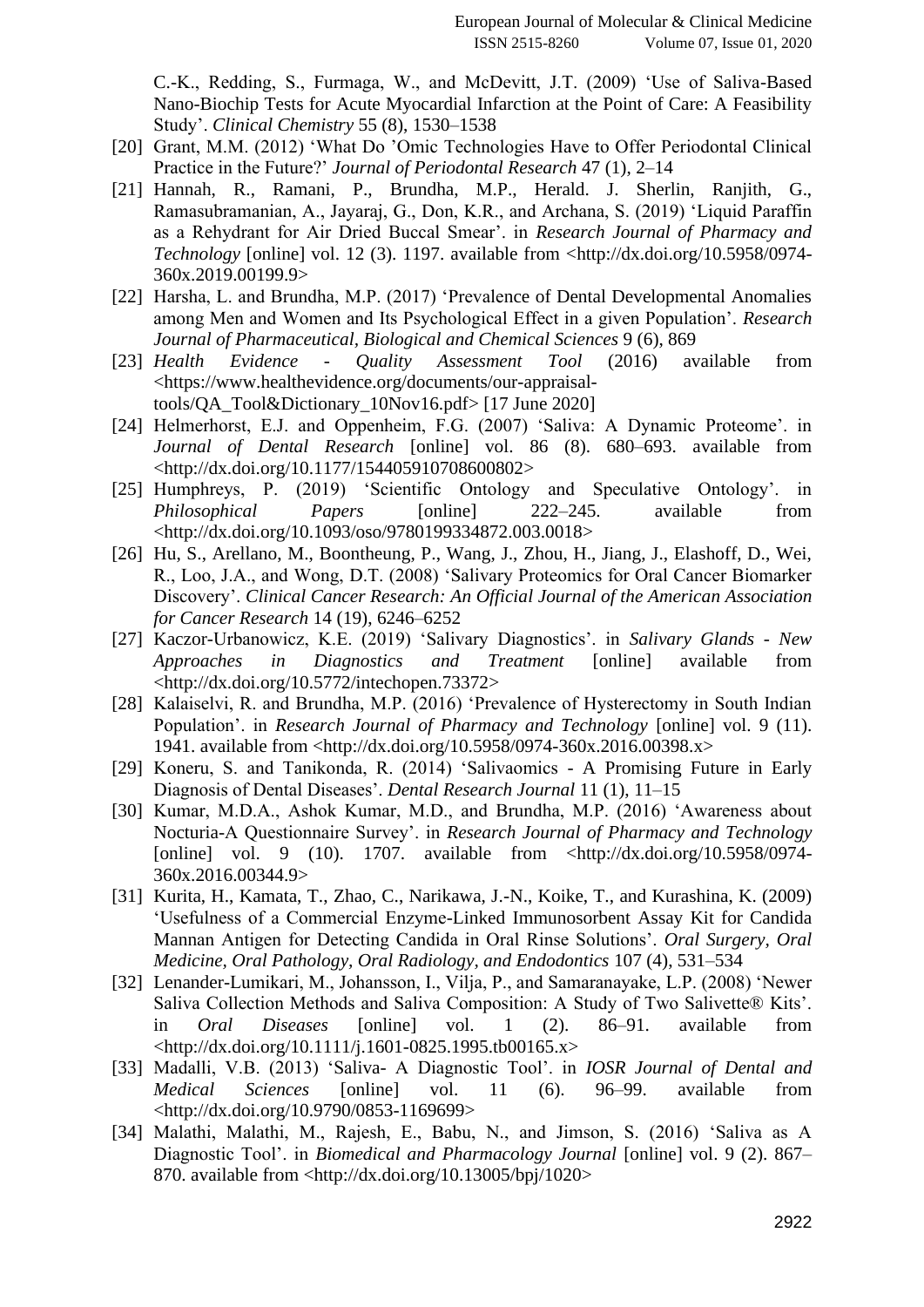- [35] [Miller, C.S., Foley, J.D., Bailey, A.L., Campell, C.L., Humphries, R.L.,](http://paperpile.com/b/w4nQV1/eZOy)  [Christodoulides, N., Floriano, P.N., Simmons, G., Bhagwandin, B., Jacobson, J.W.,](http://paperpile.com/b/w4nQV1/eZOy)  [Redding, S.W., Ebersole, J.L., and McDevitt, J.T. \(2010\) 'Current Developments in](http://paperpile.com/b/w4nQV1/eZOy)  [Salivary Diagnostics'.](http://paperpile.com/b/w4nQV1/eZOy) *[Biomarkers in Medicine](http://paperpile.com/b/w4nQV1/eZOy)* [4 \(1\), 171–189](http://paperpile.com/b/w4nQV1/eZOy)
- [36] Mittal, S., Bansal, V., Garg, S., Atreja, G., and Bansal, S. (2011) 'The Diagnostic Role of Saliva - [A Review'. in](http://paperpile.com/b/w4nQV1/pJlk) *[Journal of Clinical and Experimental Dentistry](http://paperpile.com/b/w4nQV1/pJlk)* [\[online\]](http://paperpile.com/b/w4nQV1/pJlk)  [e314–e320. available from <](http://paperpile.com/b/w4nQV1/pJlk)<http://dx.doi.org/10.4317/jced.3.e314>[>](http://paperpile.com/b/w4nQV1/pJlk)
- [37] [Mitulović, G. \(2019\) 'Proteomics of the Salivary Fluid'. in](http://paperpile.com/b/w4nQV1/7clH) *[Salivary Glands -](http://paperpile.com/b/w4nQV1/7clH) New [Approaches in Diagnostics and Treatment](http://paperpile.com/b/w4nQV1/7clH)* [\[online\] available from](http://paperpile.com/b/w4nQV1/7clH)  [<](http://paperpile.com/b/w4nQV1/7clH)<http://dx.doi.org/10.5772/intechopen.72309>[>](http://paperpile.com/b/w4nQV1/7clH)
- [38] [Mp, B., Brundha, M.P., and Nallaswamy, D. \(2019\) 'Hide and Seek in Pathology-](http://paperpile.com/b/w4nQV1/yldd) A [Research on Game-Based Histopathology Learning'. in](http://paperpile.com/b/w4nQV1/yldd) *[International Journal of](http://paperpile.com/b/w4nQV1/yldd)  [Research in Pharmaceutical Sciences](http://paperpile.com/b/w4nQV1/yldd)*[\[online\] vol. 10 \(2\). 1410–1414. available from](http://paperpile.com/b/w4nQV1/yldd)   $\langle \frac{http://dx.doi.org/10.26452/ijrps.v10i2.606>$  $\langle \frac{http://dx.doi.org/10.26452/ijrps.v10i2.606>$  $\langle \frac{http://dx.doi.org/10.26452/ijrps.v10i2.606>$
- [39] [Nagler, R.M. \(2008\) 'Saliva Analysis for Monitoring Dialysis and Renal Function'.](http://paperpile.com/b/w4nQV1/eVwh)  [in](http://paperpile.com/b/w4nQV1/eVwh)*[Clinical Chemistry](http://paperpile.com/b/w4nQV1/eVwh)*[. vol. 54 \(9\). 1415–1417](http://paperpile.com/b/w4nQV1/eVwh)
- [40] Nandakumar, E. and Savitha, G. (2015) 'A Study of Salivary Lactate Dehydragenase [\(LDH\) Level in Normal Individuals and the Oral Cancer Patients'. in](http://paperpile.com/b/w4nQV1/I33Q) *[Research Journal](http://paperpile.com/b/w4nQV1/I33Q)  [of Pharmacy and Technology](http://paperpile.com/b/w4nQV1/I33Q)* [\[online\] vol. 8 \(7\). 932. available from](http://paperpile.com/b/w4nQV1/I33Q)  [<](http://paperpile.com/b/w4nQV1/I33Q)<http://dx.doi.org/10.5958/0974-360x.2015.00155.9>[>](http://paperpile.com/b/w4nQV1/I33Q)
- [41] [Nandakumar, Nandakumar, and Gheena, S. \(2016\) 'Cortisol in Saliva of Uncontrolled](http://paperpile.com/b/w4nQV1/xlvo)  [Diabetes Patients and Adrenal Stress Index'. in](http://paperpile.com/b/w4nQV1/xlvo) *[Research Journal of Pharmacy and](http://paperpile.com/b/w4nQV1/xlvo)  [Technology](http://paperpile.com/b/w4nQV1/xlvo)* [\[online\] vol. 9 \(10\). 1786. available from <](http://paperpile.com/b/w4nQV1/xlvo)[http://dx.doi.org/10.5958/0974-](http://dx.doi.org/10.5958/0974-360x.2016.00361.9) [360x.2016.00361.9](http://dx.doi.org/10.5958/0974-360x.2016.00361.9)[>](http://paperpile.com/b/w4nQV1/xlvo)
- [42] [Novak, B.J., Blake, D.R., Meinardi, S., Rowland, F.S., Pontello, A., Cooper, D.M., and](http://paperpile.com/b/w4nQV1/nGHE)  [Galassetti, P.R. \(2007\) 'Exhaled Methyl Nitrate as a Noninvasive](http://paperpile.com/b/w4nQV1/nGHE) Marker of [Hyperglycemia in Type 1 Diabetes'.](http://paperpile.com/b/w4nQV1/nGHE) *[Proceedings of the National Academy of Sciences](http://paperpile.com/b/w4nQV1/nGHE)  [of the United States of America](http://paperpile.com/b/w4nQV1/nGHE)* [104 \(40\), 15613–15618](http://paperpile.com/b/w4nQV1/nGHE)
- [43] [Padmaharish, V. \(2016\) 'Salivary Biomarkers of Oral Cancer-A Review'.](http://paperpile.com/b/w4nQV1/0j1h) *[Journal of](http://paperpile.com/b/w4nQV1/0j1h)  [Advanced Pharmaceutical Technology & Research](http://paperpile.com/b/w4nQV1/0j1h)* [9 \(7\), 1007](http://paperpile.com/b/w4nQV1/0j1h)
- [44] [Prashaanthi, N. and Brundha, M.P. \(2018\) 'A Comparative Study between Popplet](http://paperpile.com/b/w4nQV1/C6eL)  [Notes and Conventional Notes for Learning Pathology'. in](http://paperpile.com/b/w4nQV1/C6eL) *[Research Journal of](http://paperpile.com/b/w4nQV1/C6eL)  [Pharmacy and Technology](http://paperpile.com/b/w4nQV1/C6eL)* [\[online\] vol. 11 \(1\). 175. available from](http://paperpile.com/b/w4nQV1/C6eL)  [<](http://paperpile.com/b/w4nQV1/C6eL)<http://dx.doi.org/10.5958/0974-360x.2018.00032.x>[>](http://paperpile.com/b/w4nQV1/C6eL)
- [45] Preethikaa, S. and Brundha, M.P. (2018) 'Awareness of Diabetes Mellitus among [General Population'. in](http://paperpile.com/b/w4nQV1/UAZR) *[Research Journal of Pharmacy and Technology](http://paperpile.com/b/w4nQV1/UAZR)* [\[online\] vol. 11](http://paperpile.com/b/w4nQV1/UAZR)  [\(5\). 1825. available from <](http://paperpile.com/b/w4nQV1/UAZR)<http://dx.doi.org/10.5958/0974-360x.2018.00339.6>[>](http://paperpile.com/b/w4nQV1/UAZR)
- [46] [Rao, P.V., Reddy, A.P., Lu, X., Dasari, S., Krishnaprasad, A., Biggs, E., Roberts, C.T.,](http://paperpile.com/b/w4nQV1/tisc)  [and Nagalla, S.R. \(2009\) 'Proteomic Identification of Salivary Biomarkers of Type-2](http://paperpile.com/b/w4nQV1/tisc)  [Diabetes'.](http://paperpile.com/b/w4nQV1/tisc) *[Journal of Proteome Research](http://paperpile.com/b/w4nQV1/tisc)* [8 \(1\), 239–245](http://paperpile.com/b/w4nQV1/tisc)
- [47] [Raskin, Raskin, R., Babu, N., and Masthan, K.M.K. \(2015\) 'Saliva as A Diagnostic](http://paperpile.com/b/w4nQV1/bNuF)  Fluid - [A Review'. in](http://paperpile.com/b/w4nQV1/bNuF) *[Biomedical and Pharmacology Journal](http://paperpile.com/b/w4nQV1/bNuF)* [\[online\] vol. 8 \(october](http://paperpile.com/b/w4nQV1/bNuF)  Spl Edition). 701–704. available from  $\langle \frac{http://dx.doi.org/10.13005/bpi/771>$  $\langle \frac{http://dx.doi.org/10.13005/bpi/771>$
- [48] [Ravichandran, H. and Brundha, M.P. \(2016\) 'Awareness about Personal Protective](http://paperpile.com/b/w4nQV1/hRGa)  [Equipments in Hospital Workers \(sweepers and Cleaners\)'.](http://paperpile.com/b/w4nQV1/hRGa) *[International Journal of](http://paperpile.com/b/w4nQV1/hRGa)  [Pharmaceutical Sciences Review and Research](http://paperpile.com/b/w4nQV1/hRGa)* [40 \(1\), 28–29](http://paperpile.com/b/w4nQV1/hRGa)
- [49] [Rudney, J.D., Staikov, R.K., and Johnson, J.D. \(2009\) 'Potential Biomarkers of Human](http://paperpile.com/b/w4nQV1/JRjA)  [Salivary Function: A Modified Proteomic Approach'.](http://paperpile.com/b/w4nQV1/JRjA) *[Archives of Oral Biology](http://paperpile.com/b/w4nQV1/JRjA)* [54 \(1\),](http://paperpile.com/b/w4nQV1/JRjA)  [91–100](http://paperpile.com/b/w4nQV1/JRjA)
- [50] [Sareen, A., Tandon, S., Ramachandran, A., and Srimathi, R. \(2018\) 'Saliva as A](http://paperpile.com/b/w4nQV1/ipE4)  [Diagnostic Tool for Detection of the Viruses: A Review'. in](http://paperpile.com/b/w4nQV1/ipE4) *[Research Journal of](http://paperpile.com/b/w4nQV1/ipE4)  [Pharmacy and Technology](http://paperpile.com/b/w4nQV1/ipE4)* [\[online\] vol. 11 \(10\). 4739. available from](http://paperpile.com/b/w4nQV1/ipE4)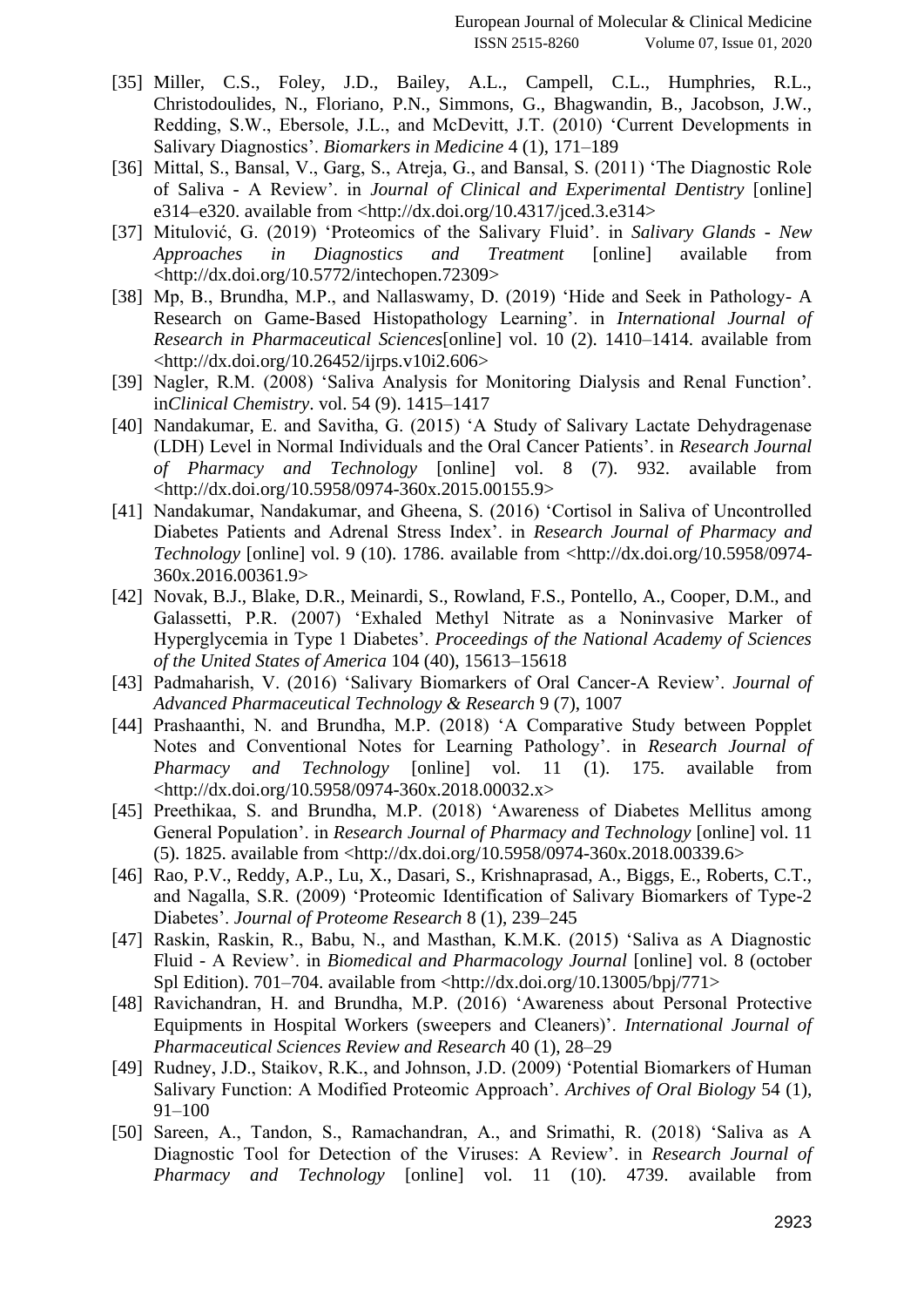[<](http://paperpile.com/b/w4nQV1/ipE4)<http://dx.doi.org/10.5958/0974-360x.2018.00863.6>[>](http://paperpile.com/b/w4nQV1/ipE4)

- [51] [Savica, V., Calò, L.A., Granata, A., Caldarera, R., Cavaleri, A., Santoro, D., Monardo,](http://paperpile.com/b/w4nQV1/hPbC)  [P., Savica, R., Muraca, U., and Bellinghieri, G. \(2007\) 'A New Approach to the](http://paperpile.com/b/w4nQV1/hPbC)  [Evaluation of Hyperphosphatemia in Chronic Kidney Disease'.](http://paperpile.com/b/w4nQV1/hPbC) *[Clinical Nephrology](http://paperpile.com/b/w4nQV1/hPbC)* [68](http://paperpile.com/b/w4nQV1/hPbC)  [\(4\), 216–221](http://paperpile.com/b/w4nQV1/hPbC)
- [52] [Shah, S. \(2018\) 'Salivaomics: The Current Scenario'.](http://paperpile.com/b/w4nQV1/Ld49) *[Journal of Oral and Maxillofacial](http://paperpile.com/b/w4nQV1/Ld49)  [Pathology: JOMFP](http://paperpile.com/b/w4nQV1/Ld49)* [22 \(3\), 375–381](http://paperpile.com/b/w4nQV1/Ld49)
- [53] [Shenoy, P.B. and Brundha, M.P. \(2016\) 'Awareness of Polycystic Ovarian Disease](http://paperpile.com/b/w4nQV1/LnAd)  [among Females of Age Group 18-30 Years'.](http://paperpile.com/b/w4nQV1/LnAd) *[Research Journal of Pharmaceutical,](http://paperpile.com/b/w4nQV1/LnAd)  [Biological and Chemical Sciences](http://paperpile.com/b/w4nQV1/LnAd)* [8 \(8\), 813](http://paperpile.com/b/w4nQV1/LnAd)
- [54] [Shreya, S. and Brundha, M.P. \(2017\) 'Alteration of Haemoglobin Value in Relation to](http://paperpile.com/b/w4nQV1/Xl9w)  [Age, Sex and Dental Diseases-A Retrospective Correlation Study'. in](http://paperpile.com/b/w4nQV1/Xl9w) *[Research Journal](http://paperpile.com/b/w4nQV1/Xl9w)  [of Pharmacy and Technology](http://paperpile.com/b/w4nQV1/Xl9w)* [\[online\] vol. 10 \(5\). 1363. available from](http://paperpile.com/b/w4nQV1/Xl9w)  [<](http://paperpile.com/b/w4nQV1/Xl9w)<http://dx.doi.org/10.5958/0974-360x.2017.00241.4>[>](http://paperpile.com/b/w4nQV1/Xl9w)
- [55] [Sindhu, S. and Jagannathan, N. \(2014\) 'Saliva: A Cutting Edge in Diagnostic](http://paperpile.com/b/w4nQV1/mRtQ)  [Procedures'. in](http://paperpile.com/b/w4nQV1/mRtQ) *[Journal of Oral Diseases](http://paperpile.com/b/w4nQV1/mRtQ)* [\[online\] vol. 2014. 1–8. available from](http://paperpile.com/b/w4nQV1/mRtQ)  [<](http://paperpile.com/b/w4nQV1/mRtQ)<http://dx.doi.org/10.1155/2014/168584>[>](http://paperpile.com/b/w4nQV1/mRtQ)
- [56] [Speicher, D.J., Wanzala, P., D'Lima, M., Johnson, K.E., and Johnson, N.W. \(2015\)](http://paperpile.com/b/w4nQV1/lotD)  ['Detecting DNA Viruses in Oral Fluids: Evaluation of Collection and Storage](http://paperpile.com/b/w4nQV1/lotD)  [Methods'.](http://paperpile.com/b/w4nQV1/lotD) *[Diagnostic Microbiology and Infectious Disease](http://paperpile.com/b/w4nQV1/lotD)* [82 \(2\), 120–127](http://paperpile.com/b/w4nQV1/lotD)
- [57] [Streckfus, C., Bigler, L., Tucci, M., and Thigpen, J.T. \(2000\) 'A Preliminary Study of](http://paperpile.com/b/w4nQV1/IAvS)  [CA15-3, c-erbB-2, Epidermal Growth Factor Receptor, Cathepsin-D, and p53 in Saliva](http://paperpile.com/b/w4nQV1/IAvS)  [among Women with Breast Carcinoma'.](http://paperpile.com/b/w4nQV1/IAvS) *[Cancer Investigation](http://paperpile.com/b/w4nQV1/IAvS)* [18 \(2\), 101–109](http://paperpile.com/b/w4nQV1/IAvS)
- [58] [Streckfus, C.F. and Bigler, L.R. \(2002\) 'Saliva as a Diagnostic Fluid'. in](http://paperpile.com/b/w4nQV1/ziSJ) *[Oral Diseases](http://paperpile.com/b/w4nQV1/ziSJ)* [online] vol. 8 (2).  $69-76$ . available from  $\langle \frac{\text{http://dx.doi.org/10.1034/i.1601-}}{\text{http://dx.doi.org/10.1034/i.1601-}}$ [0825.2002.1o834.x](http://dx.doi.org/10.1034/j.1601-0825.2002.1o834.x)[>](http://paperpile.com/b/w4nQV1/ziSJ)
- [59] [Thankappan, S. and Sherin, N. \(2017\) 'Current State of Salivaomics and Metabolomic](http://paperpile.com/b/w4nQV1/hXS1)  [Profiling as Novel Diagnostics for Biomarker Research and Applications in Oral Cancer](http://paperpile.com/b/w4nQV1/hXS1)  [and Personalized Medicine'. in](http://paperpile.com/b/w4nQV1/hXS1) *[Tropical Journal of Medical Research](http://paperpile.com/b/w4nQV1/hXS1)* [\[online\] vol. 20](http://paperpile.com/b/w4nQV1/hXS1)  (2). 127. available from  $\langle \frac{http://dx.doi.org/10.4103/tjmr.tjmr_28_16 \rangle}{$  $\langle \frac{http://dx.doi.org/10.4103/tjmr.tjmr_28_16 \rangle}{$  $\langle \frac{http://dx.doi.org/10.4103/tjmr.tjmr_28_16 \rangle}{$
- [60] [Thirumalaisamy, V. and Gajendran, P. \(2018\) 'Role of Salivary Interleukin 1 in](http://paperpile.com/b/w4nQV1/bSdF)  [Chronic Periodontitis: A Review'. in](http://paperpile.com/b/w4nQV1/bSdF) *[Research Journal of Pharmacy and Technology](http://paperpile.com/b/w4nQV1/bSdF)* [online] vol. 11 (1). 390. available from  $\langle \frac{http://dx.doi.org/10.5958/0974-}{http://dx.doi.org/10.5958/0974-}$  $\langle \frac{http://dx.doi.org/10.5958/0974-}{http://dx.doi.org/10.5958/0974-}$  $\langle \frac{http://dx.doi.org/10.5958/0974-}{http://dx.doi.org/10.5958/0974-}$ [360x.2018.00071.9](http://dx.doi.org/10.5958/0974-360x.2018.00071.9)[>](http://paperpile.com/b/w4nQV1/bSdF)
- [61] [Timothy, C.N., Samyuktha, P.S., and Brundha, M.P. \(2019\) 'Dental Pulp Stem Cells in](http://paperpile.com/b/w4nQV1/zkGc)  Regenerative Medicine – [A Literature Review'. in](http://paperpile.com/b/w4nQV1/zkGc) *[Research Journal of Pharmacy and](http://paperpile.com/b/w4nQV1/zkGc)  [Technology](http://paperpile.com/b/w4nQV1/zkGc)* [\[online\] vol. 12 \(8\). 4052. available from <](http://paperpile.com/b/w4nQV1/zkGc)[http://dx.doi.org/10.5958/0974-](http://dx.doi.org/10.5958/0974-360x.2019.00698.x) [360x.2019.00698.x](http://dx.doi.org/10.5958/0974-360x.2019.00698.x)[>](http://paperpile.com/b/w4nQV1/zkGc)
- [62] [Topkas, E., Keith, P., Dimeski, G., Cooper-White, J., and Punyadeera, C. \(2012\)](http://paperpile.com/b/w4nQV1/anXK)  ['Evaluation of Saliva Collection Devices for the Analysis of Proteins'.](http://paperpile.com/b/w4nQV1/anXK)  *[ClinicaChimicaActa; International Journal of Clinical Chemistry](http://paperpile.com/b/w4nQV1/anXK)* [413 \(13-14\), 1066–](http://paperpile.com/b/w4nQV1/anXK) [1070](http://paperpile.com/b/w4nQV1/anXK)
- [63] [V, D.S., Jha, A., and B, M. \(2016\) 'The Diagnostic Applications Of Saliva-](http://paperpile.com/b/w4nQV1/64ya) A Review [Diagnostic Applications Of Saliva'. in](http://paperpile.com/b/w4nQV1/64ya) *[IOSR Journal of Dental and Medical Sciences](http://paperpile.com/b/w4nQV1/64ya)* [\[online\] vol. 15 \(09\). 96–101. available from <](http://paperpile.com/b/w4nQV1/64ya)[http://dx.doi.org/10.9790/0853-](http://dx.doi.org/10.9790/0853-15090996101) [15090996101](http://dx.doi.org/10.9790/0853-15090996101)[>](http://paperpile.com/b/w4nQV1/64ya)
- [64] [Wiwanitkit, V. \(2013\) 'Saliva Collection Methods for Detection of Anti-HCV'. in](http://paperpile.com/b/w4nQV1/7IVG)  *[Journal of Oral Pathology & Medicine](http://paperpile.com/b/w4nQV1/7IVG)* [\[online\] vol. 42 \(1\). 113–113. available from](http://paperpile.com/b/w4nQV1/7IVG)  [<](http://paperpile.com/b/w4nQV1/7IVG)<http://dx.doi.org/10.1111/jop.12001>[>](http://paperpile.com/b/w4nQV1/7IVG)
- [65] [Wong, D.T. \(2006\) 'Salivary Diagnostics Powered by Nanotechnologies, Proteomics](http://paperpile.com/b/w4nQV1/YvC5)  [and Genomics'.](http://paperpile.com/b/w4nQV1/YvC5) *[Journal of the American Dental Association](http://paperpile.com/b/w4nQV1/YvC5)* [137 \(3\), 313–321](http://paperpile.com/b/w4nQV1/YvC5)
- [66] [Wong, D.T.W. \(2012\) 'Salivaomics'. in](http://paperpile.com/b/w4nQV1/I0D6) *[The Journal of the American Dental](http://paperpile.com/b/w4nQV1/I0D6)*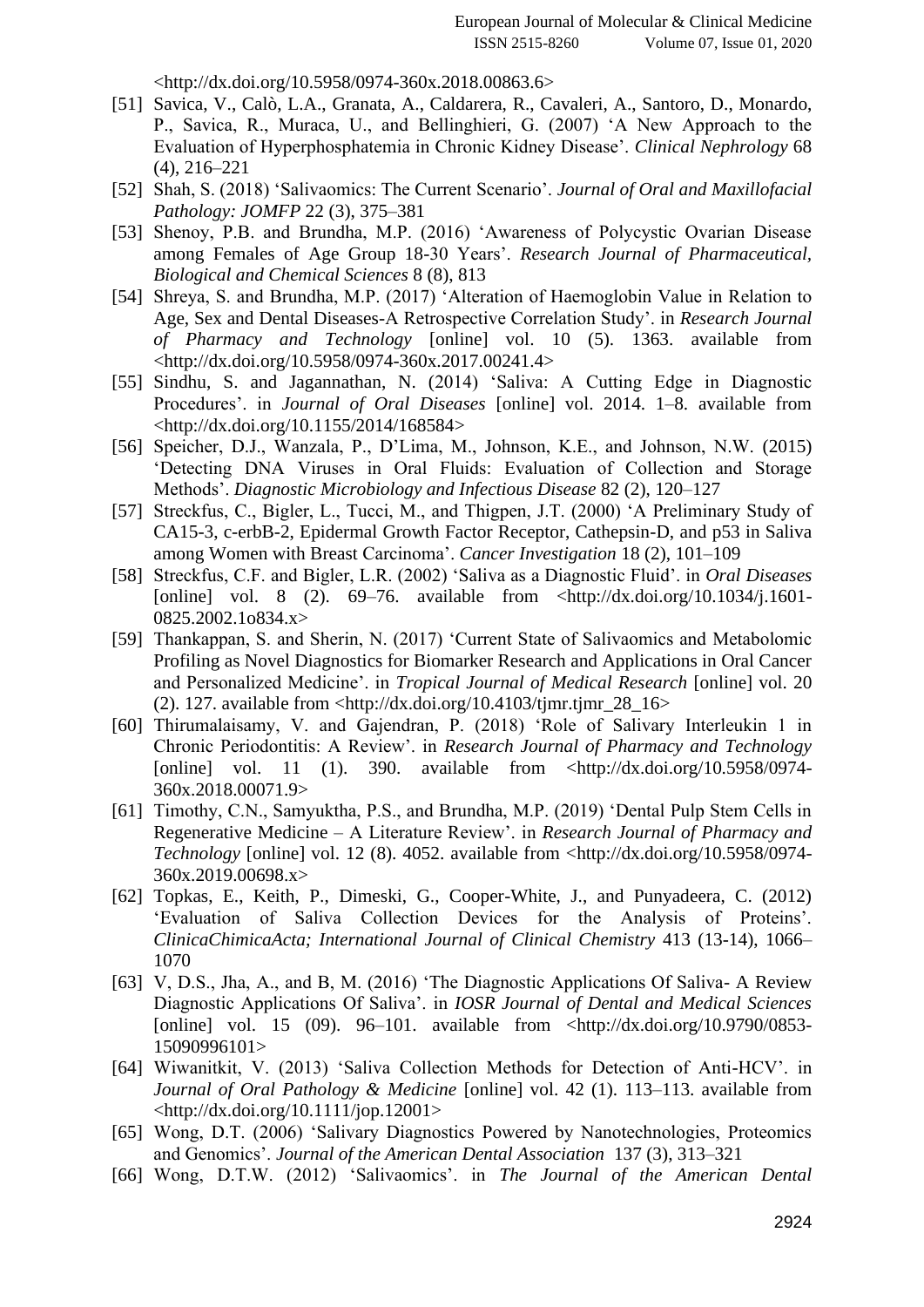*[Association](http://paperpile.com/b/w4nQV1/I0D6)* [\[online\] vol. 143. 19S–24S. available from](http://paperpile.com/b/w4nQV1/I0D6)  [<](http://paperpile.com/b/w4nQV1/I0D6)<http://dx.doi.org/10.14219/jada.archive.2012.0339>[>](http://paperpile.com/b/w4nQV1/I0D6)



Figure -1 Elucidating the Different Functions Of Saliva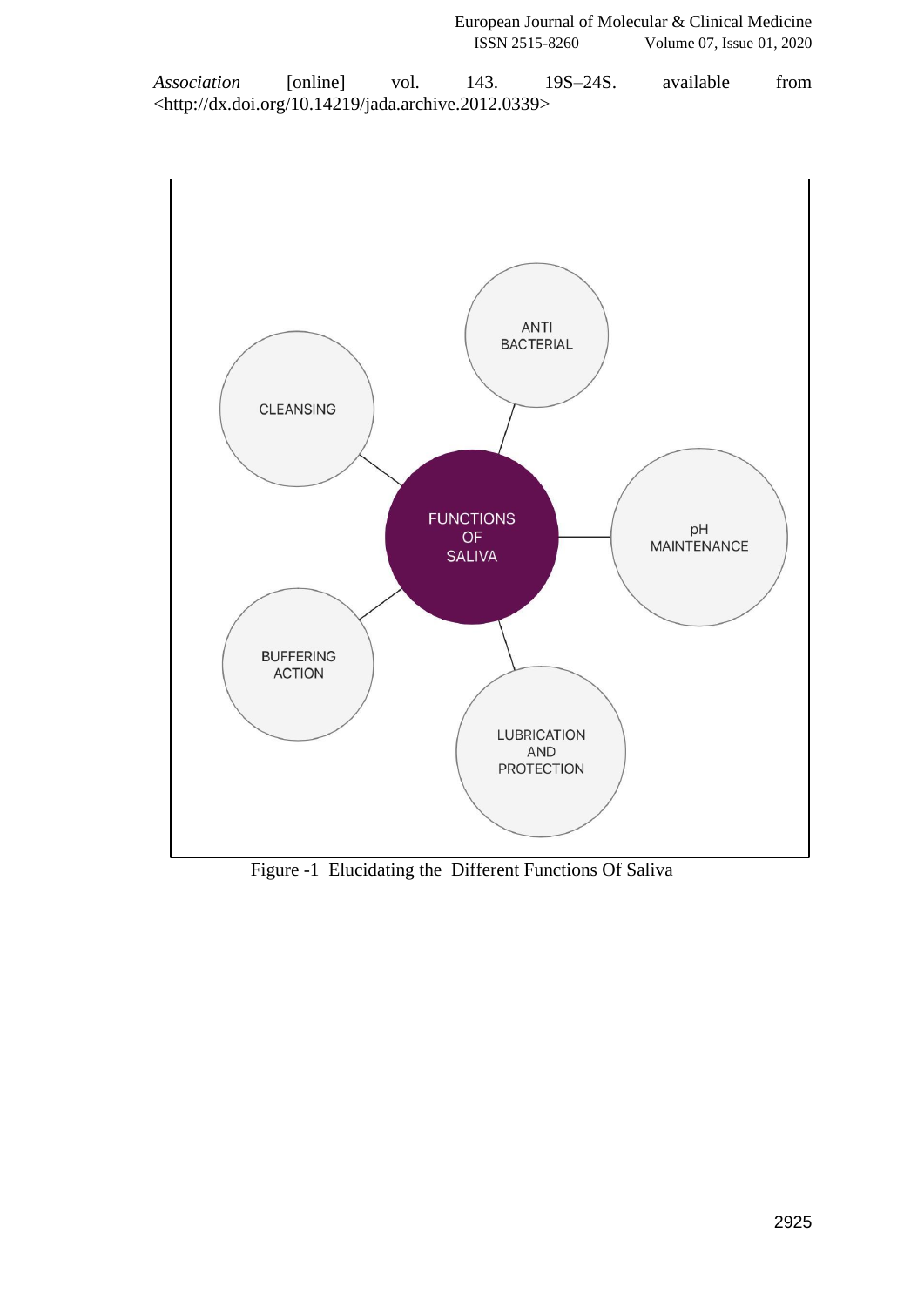

Figure- 2 Representing The Different Branches Of Salivaomics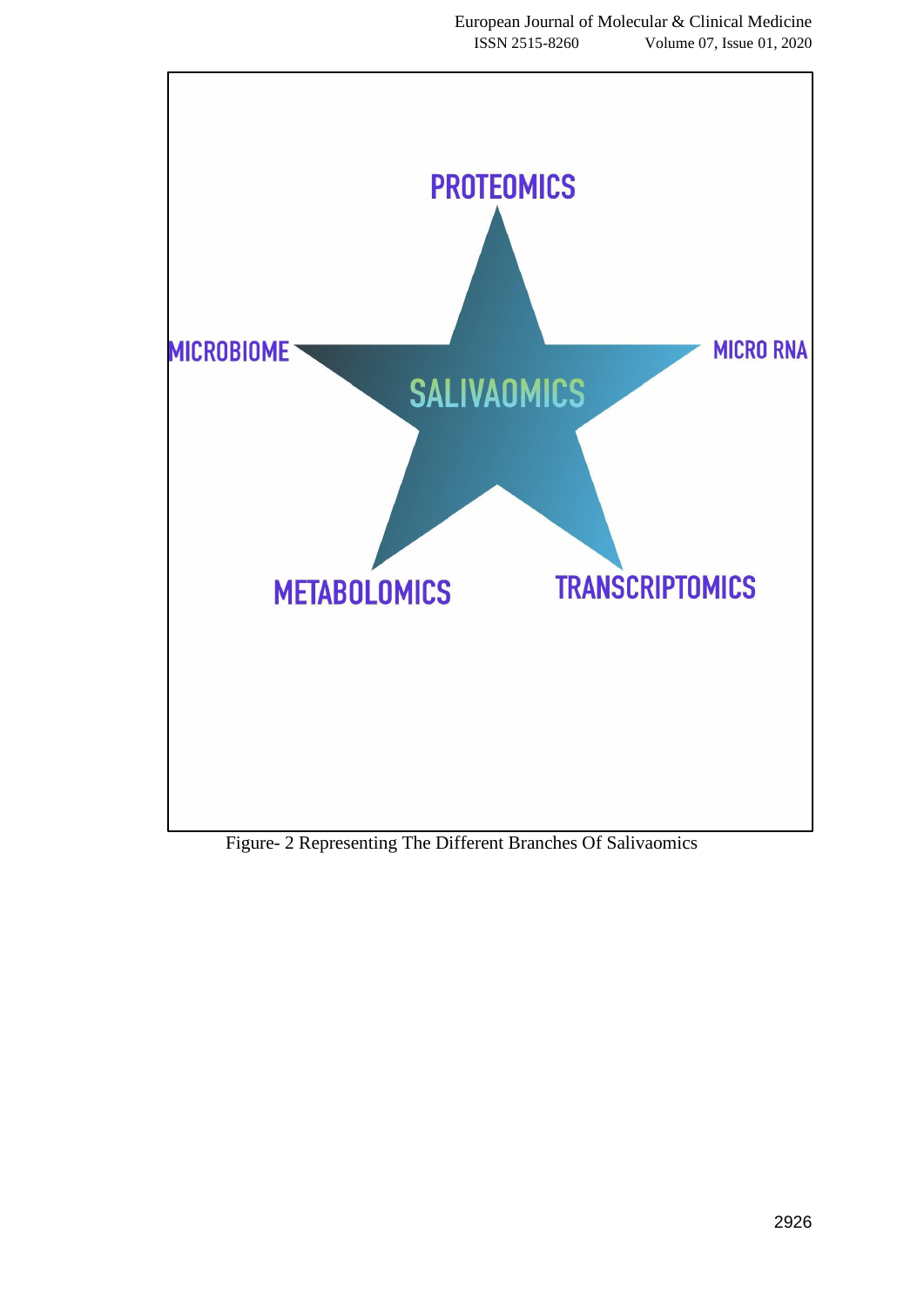

Figure - 3 Portraying the Various Biomarkers Present In The Saliva

| S. No | <b>AUTHOR</b>     | <b>YEAR</b> | <b>LEVEL</b> | <b>QUALITY OF RESEARCH</b> |
|-------|-------------------|-------------|--------------|----------------------------|
| 1.    | Agarwal R et al., | 2014        | Level 3      | Weak                       |
| 2.    | Ai J et al.,      | 2010        | Level 2      | Moderate                   |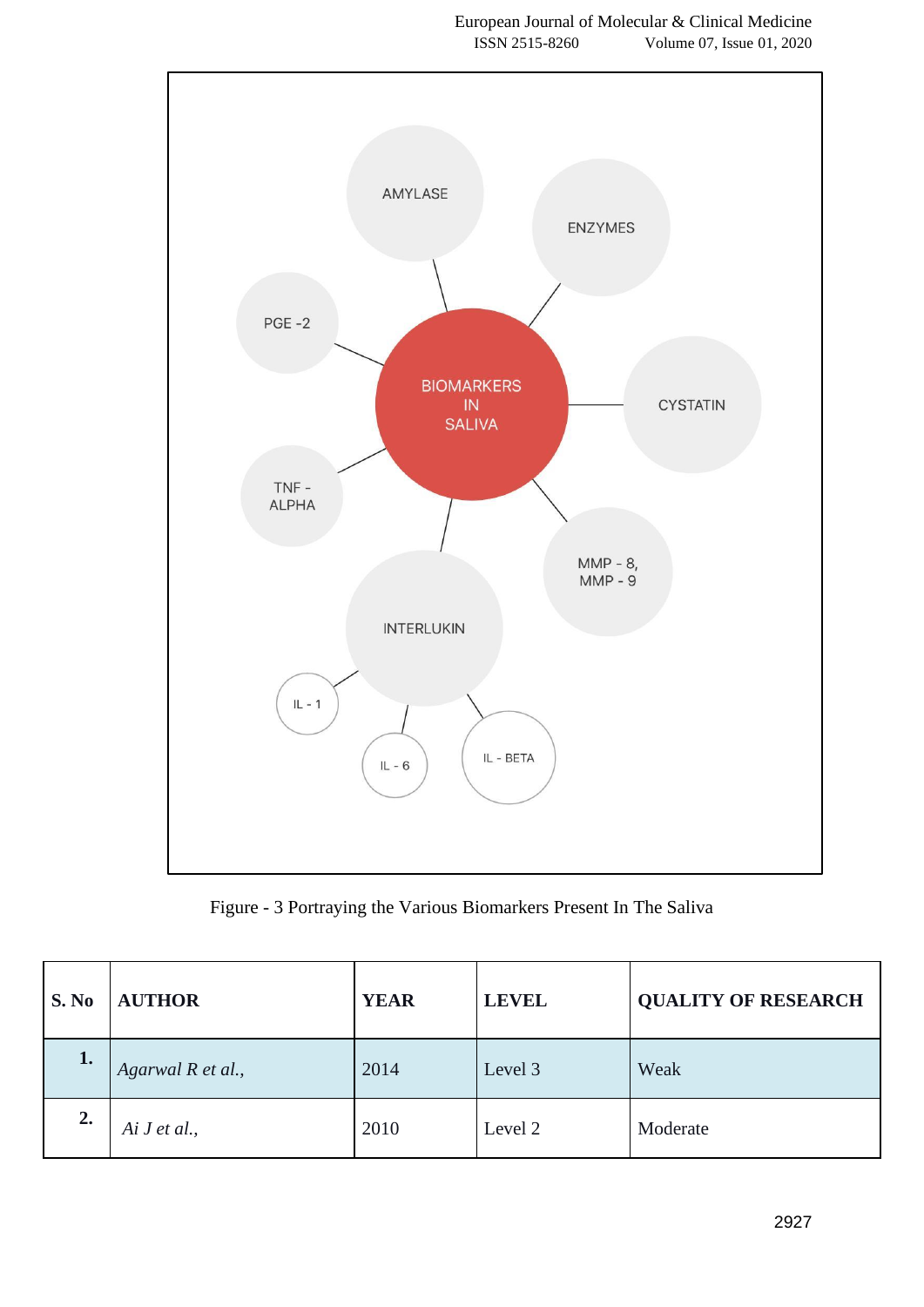| 3.              | Anthonappa RJ et al.,    | 2013 | Level 1 | Weak          |
|-----------------|--------------------------|------|---------|---------------|
| 4.              | Balaji S et al.,         | 2016 | Level 2 | Moderate      |
| 5.              | Belibasakis GN et al.,   | 2019 | Level 1 | Moderate      |
| 6.              | Bellagambi FG et al.,    | 2020 | Level 3 | Weak          |
| 7.              | Brundha MP et al.,       | 2015 | Level 2 | Strong        |
| 8.              | Brundha MP et al.,       | 2016 | Level 3 | Weak          |
| 9.              | Brundha MP et al.,       | 2019 | Level 1 | Weak          |
| <b>10</b>       | Cameron JE et al.,       | 2003 | Level 3 | Moderate      |
| <b>11</b>       | Chen DX et al.,          | 1990 | Level 3 | Weak          |
| 12<br>$\bullet$ | Chiappin S et al.,       | 2007 | Level 2 | <b>Strong</b> |
| 13              | Contreas Aguilar et al., | 2020 | Level 1 | Moderate      |
| 14<br>$\bullet$ | Denny PC et al.,         | 2009 | Level 1 | Moderate      |
| 15              | Devi TJ et al.,          | 2014 | Level 2 | Weak          |
| <b>16</b>       | Donzella B et al.,       | 2008 | Level 3 | Weak          |
| 17<br>$\bullet$ | Durdiakova et al.,       | 2012 | Level 3 | Weak          |
| 18<br>$\bullet$ | Farnaud et al.,          | 2010 | Level 2 | Moderate      |
| 19              | Floriano et al.,         | 2009 | Level 1 | Moderate      |
| 20              | Grant MM et al.,         | 2012 | Level 3 | Weak          |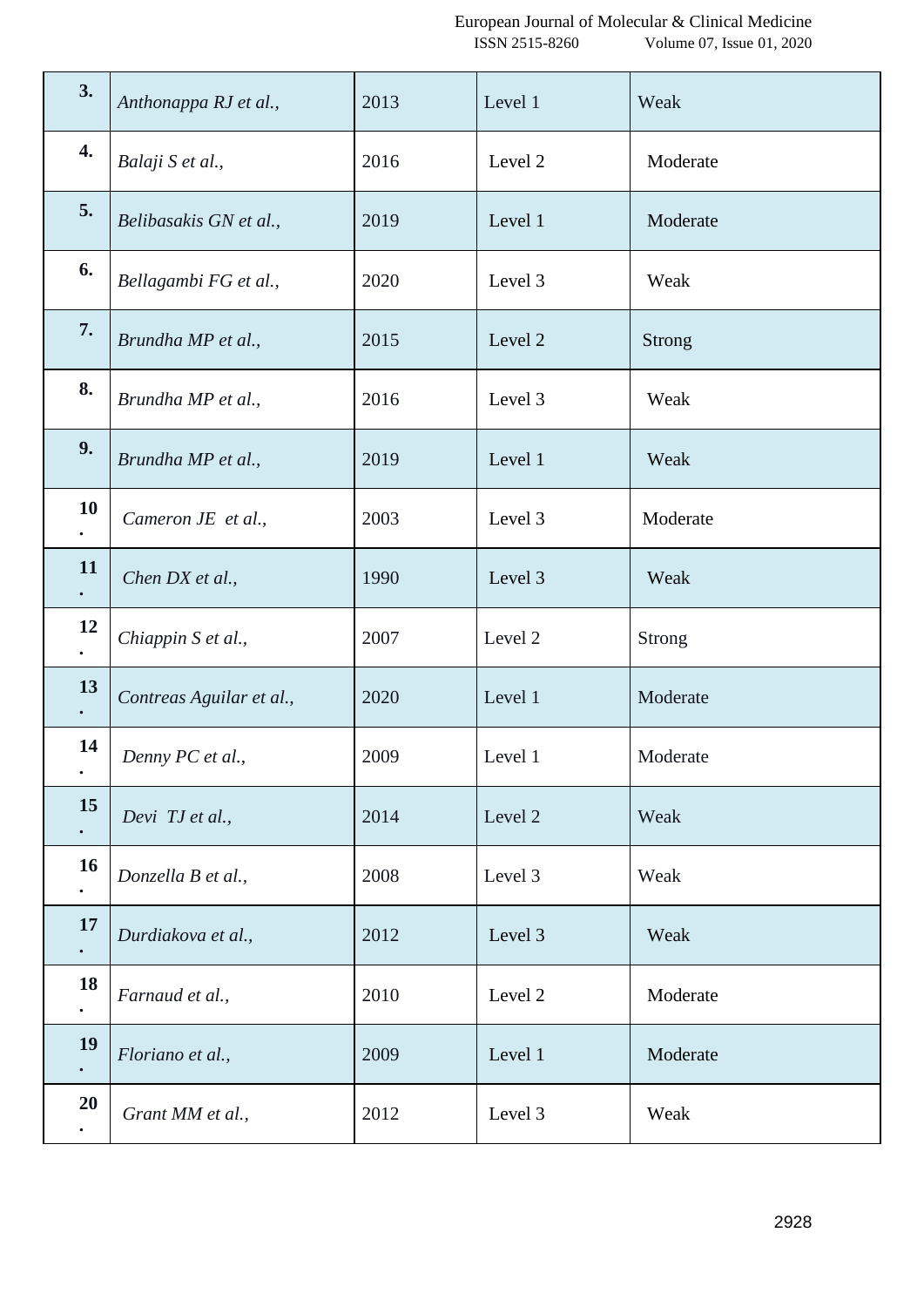| 21              | Hannah R et al.,            | 2019 | Level 2 | Strong        |
|-----------------|-----------------------------|------|---------|---------------|
| 22              | Harsha L et al.,            | 2017 | Level 3 | Weak          |
| 23              | Helmerhorst EJ et al.,      | 2007 | Level 1 | Weak          |
| 24              | Humphreys P et al.,         | 2019 | Level 3 | Moderate      |
| 25              | Hu S et al.,                | 2008 | Level 1 | Moderate      |
| 26              | Kaczor - Urbanowicz et al., | 2019 | Level 2 | <b>Strong</b> |
| 27              | Kalaiselvi R et al.,        | 2016 | Level 3 | Weak          |
| 28              | Koneru S et al.,            | 2014 | Level 2 | Moderate      |
| 29              | Kumar MDA et al.,           | 2016 | Level 1 | Weak          |
| 30<br>٠         | Kurita H et al.,            | 2009 | Level 2 | Moderate      |
| 31              | Lenander-Lumikari, M.       | 2008 | Level 1 | Moderate      |
| 32<br>$\bullet$ | Madalli VB et al.,          | 2013 | Level 3 | Weak          |
| 33              | Malathi M et al.,           | 2016 | Level 2 | <b>Strong</b> |
| 34              | Miller CS et al.,           | 2010 | Level 3 | Weak          |
| 35<br>٠         | Mittal S et al.,            | 2011 | Level 1 | Weak          |
| 36              | Mitulovic et al.,           | 2019 | Level 3 | Moderate      |
| 37              | Brundha MP et al.,          | 2019 | Level 1 | Moderate      |
| 38              | Nagler RM et al.,           | 2008 | Level 2 | Moderate      |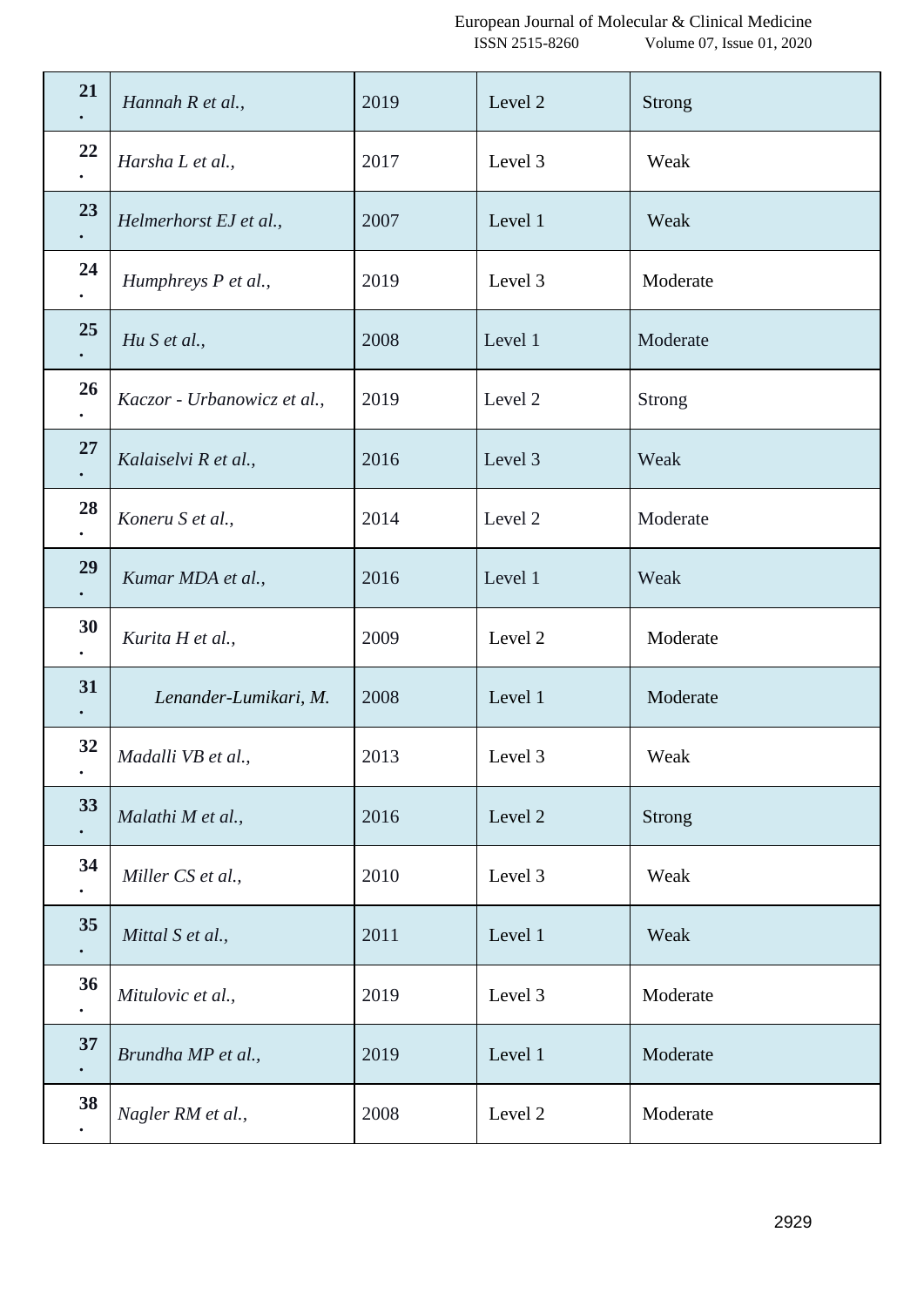| 39              | Nandhakumar E et al., | 2015 | Level 3 | Moderate      |
|-----------------|-----------------------|------|---------|---------------|
| 40              | Nandhakumar et al.,   | 2016 | Level 1 | <b>Strong</b> |
| 41              | Novak BJ et al.,      | 2007 | Level 2 | Weak          |
| 42              | Padmaharish V et al., | 2016 | Level 2 | Moderate      |
| 43<br>$\bullet$ | Prashanthi N et al.,  | 2018 | Level 3 | Weak          |
| 44              | Preethika S et al.,   | 2018 | Level 1 | Moderate      |
| 45              | Rao PV et al.,        | 2009 | Level 2 | <b>Strong</b> |
| 46              | Raskin et al.,        | 2015 | Level 2 | <b>Strong</b> |
| 47              | Ravchandran H et al., | 2016 | Level 3 | Strong        |
| 48              | Rudney JD et al.,     | 2009 | Level 2 | <b>Strong</b> |
| 49<br>$\bullet$ | Sareen A et al.,      | 2018 | Level 3 | Weak          |
| 50              | Savica V et al.,      | 2007 | Level 2 | Strong        |
| 51<br>$\bullet$ | Shah S et al.,        | 2018 | Level 1 | Moderate      |
| 52              | Shenoy PB et al.,     | 2016 | Level 1 | Moderate      |
| 53              | Shreya S et al.,      | 2017 | Level 2 | Weak          |
| 54              | Sindhu S              | 2014 | Level 3 | Weak          |
| 55              | Speicher DJ et al.,   | 2015 | Level 2 | <b>Strong</b> |
| 56              | Streckfus C et al.,   | 2000 | Level 2 | Strong        |